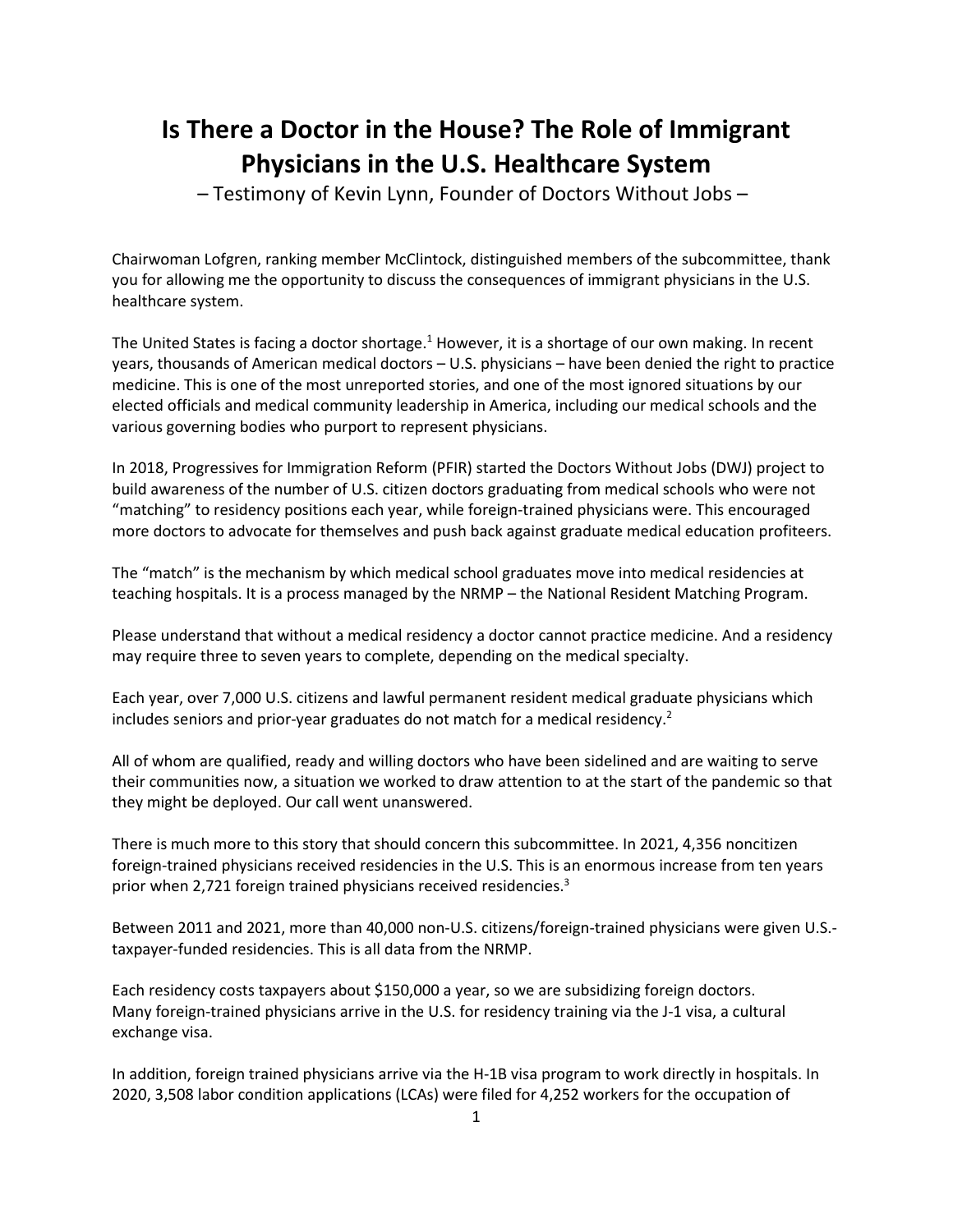medical doctor of those, 3,004 were approved. In addition, another 5,232 applications to extend from prior years were approved. 4

Every other country prioritizes its citizens. Canada, the last holdout, has changed its policy to prioritize Canadian citizens and permanent legal residents. 5

Failure to prioritize Americans is emblematic of our medical establishment preferring to import foreign healthcare workers instead of making the necessary investments that would broaden medical education and improve our healthcare delivery infrastructure.

This doesn't just cause problems here at home. A 2020 Migration Policy Institute article, "Global Demand for Medical Professionals Drives Indians Abroad despite Acute Domestic Healthcare Worker Shortages," describes the brain drain and the harm it does to India's healthcare system.<sup>6</sup> The same can be said for countries in Sub-Saharan Africa where healthcare professionals also are lured to the U.S., UK and Canada.

A poor country's loss is a rich country's gain. The estimated financial benefit to the United States from luring physicians from Sub-Saharan Africa is \$846 million. The sending countries lose about \$2.1 billion from the investments made in their doctors who leave.<sup>7</sup>

According to American Communities Survey data, in 2020, roughly 70 percent of doctors in the U.S. were born here. About 20 percent were naturalized. Some 7 percent are noncitizens. These percentages have remained fairly consistent for the past 10 years.<sup>8</sup>

Every area of American endeavor has been impacted by the relentless importation of foreign workers. Starting with lower-paying work, seasonal hospitality workers, and then on to manufacturing jobs, to technology workers and now to our doctors, who have spent at least eight years and hundreds of thousands of dollars to practice the healing arts, a very specialized profession, only to be sidelined and saddled with debt they are unlikely to be able to pay off if they can't practice medicine.<sup>9</sup>

The demand and enthusiasm to enter the medical profession is there. Applications to medical schools are at an all-time high, $^{10}$  as are enrollments in the nation's nursing programs. $^{11}$ 

In closing, we have thousands of physicians in the line waiting for residency training. We need more residency positions and we must prioritize U.S. citizens and lawful permanent residents.

Thank you for your time.

**Footnotes**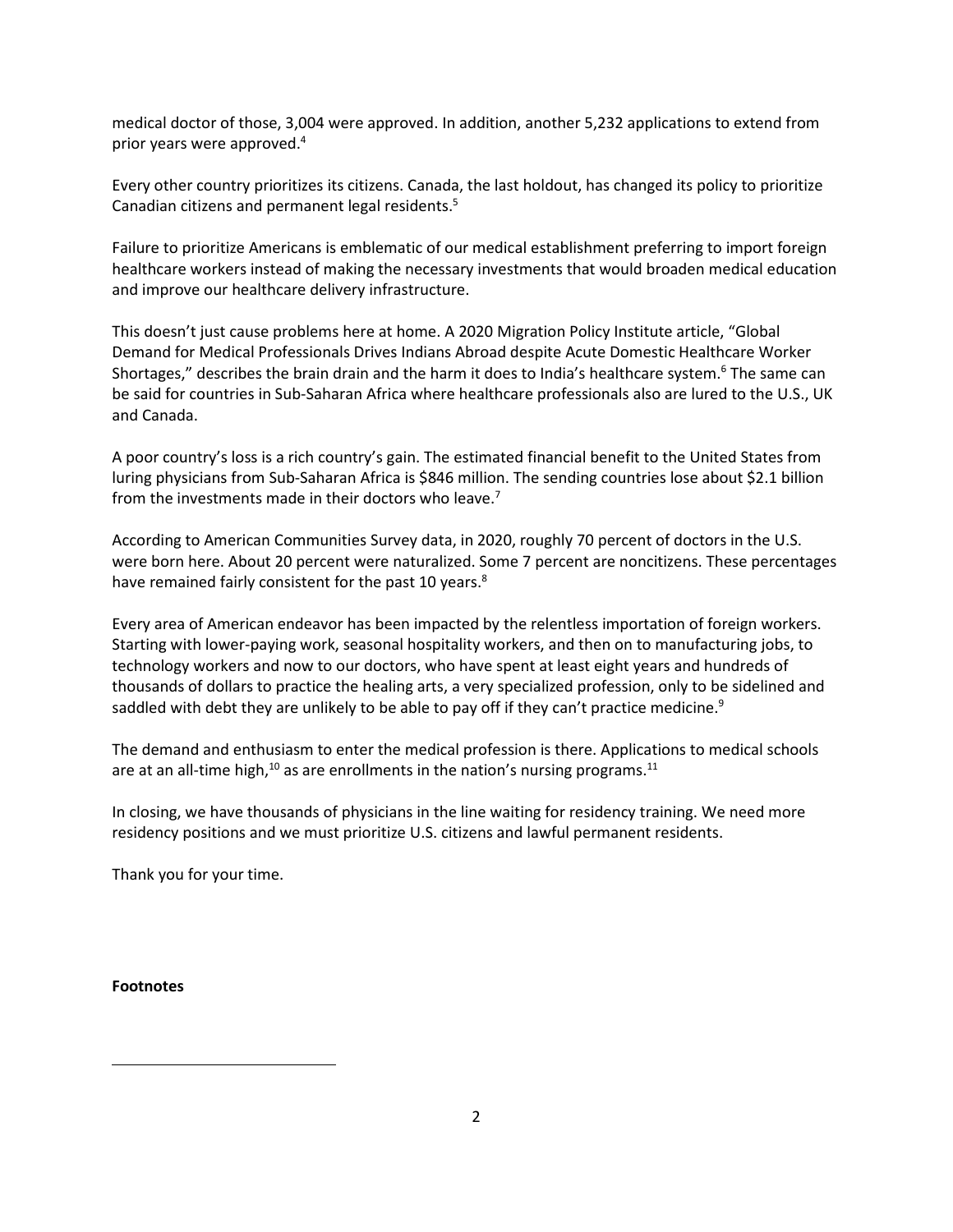**<sup>1</sup>** U.S. physician shortage growing**,** AAMC, 26 June 2020 <https://www.aamc.org/news-insights/us-physician-shortage-growing>

 $2$ NRMP

<https://www.nrmp.org/match-data-analytics/residency-data-reports/>

 $3$  ibid

<sup>4</sup> H-1B LCA Data on U.S. Physicians: 2011-2021 <https://econdataus.com/physician20data.htm#lca>

<sup>5</sup> CMA Policy on Equity and Diversity in Medicine Encouraging for International Medical Graduates [https://cmajblogs.com/cma-policy-on-equity-and-diversity-in-medicine-encouraging-for-international](https://cmajblogs.com/cma-policy-on-equity-and-diversity-in-medicine-encouraging-for-international-medical-graduates/)[medical-graduates/](https://cmajblogs.com/cma-policy-on-equity-and-diversity-in-medicine-encouraging-for-international-medical-graduates/)

<sup>6</sup>Global Demand for Medical Professionals Drives Indians Abroad Despite Acute Domestic Health-Care Worker Shortages, Migration Policy Institute, 23 January 2020 https://www.migrationpolicy.org/article/global-demand-medical-professionals-drives-indians-abroad

<sup>7</sup>Diagnosing Africa's medical brain drain, Africa Renewal, December 2016 to March 2017 https://www.un.org/africarenewal/magazine/december-2016-march-2017/diagnosing-africa's-medicalbrain-drain

<sup>8</sup> Census Data on U.S. Physicians: 2011-2020 <https://econdataus.com/physician20data.htm#census>

 $9$  Medical school graduate sees nearly all of his \$440,000 in student loans discharged [https://finance.yahoo.com/news/medical-school-graduate-440000-student-loans-discharged-](https://finance.yahoo.com/news/medical-school-graduate-440000-student-loans-discharged-151422886.html)[151422886.html](https://finance.yahoo.com/news/medical-school-graduate-440000-student-loans-discharged-151422886.html)

<sup>10</sup> Applications to medical school are at an all-time high. What does this mean for applicants and schools? AAMC, 22 October 2020 [https://www.aamc.org/news-insights/applications-medical-school-are-all-time-high-what-does-mean](https://www.aamc.org/news-insights/applications-medical-school-are-all-time-high-what-does-mean-applicants-and-schools)[applicants-and-schools](https://www.aamc.org/news-insights/applications-medical-school-are-all-time-high-what-does-mean-applicants-and-schools)

<sup>11</sup> Student Enrollment Surged in U.S. Schools of Nursing in 2020 Despite Challenges Presented by the Pandemic, American Association of Colleges of Nursing, 1 April 2021 [https://www.aacnnursing.org/News-Information/Press-Releases/View/ArticleId/24802/2020-survey](https://www.aacnnursing.org/News-Information/Press-Releases/View/ArticleId/24802/2020-survey-data-student-enrollment)[data-student-enrollment](https://www.aacnnursing.org/News-Information/Press-Releases/View/ArticleId/24802/2020-survey-data-student-enrollment)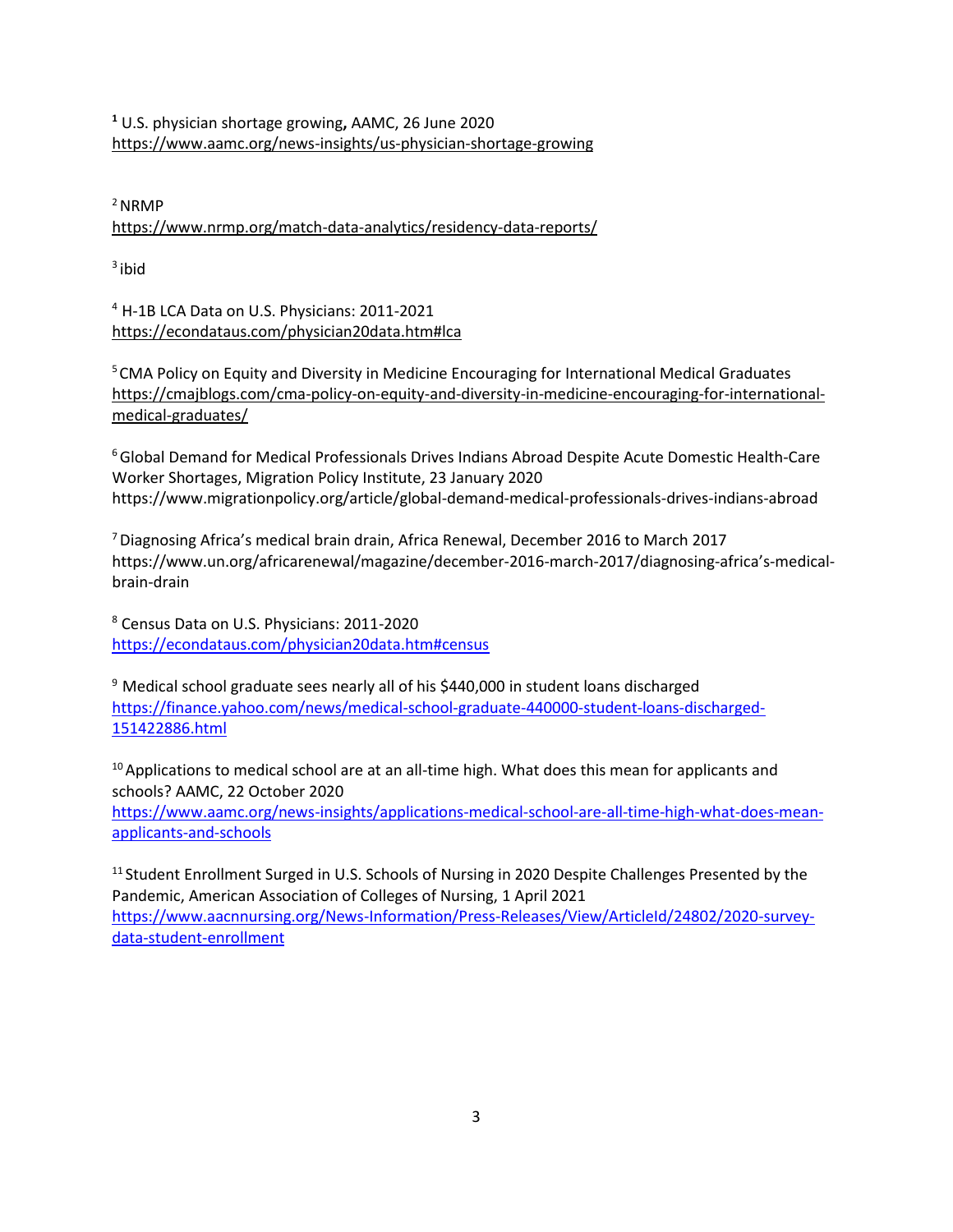# *'I Am Worth It': Why Thousands of Doctors in America Can't Get a Job*

Medical schools are producing more graduates, but residency programs haven't kept up, leaving thousands of young doctors "chronically unmatched" and deep in debt.

<https://www.nytimes.com/2021/02/19/health/medical-school-residency-doctors.html>

# *Rich Countries Lure Health Workers From Low-Income Nations to Fight Shortages*

Huge pay incentives and immigration fast-tracks are leading many to leave countries whose health systems urgently need their expertise.

[https://www.nytimes.com/2022/01/24/health/covid-health-worker](https://www.nytimes.com/2022/01/24/health/covid-health-worker-immigration.html?searchResultPosition=1)[immigration.html?searchResultPosition=1](https://www.nytimes.com/2022/01/24/health/covid-health-worker-immigration.html?searchResultPosition=1)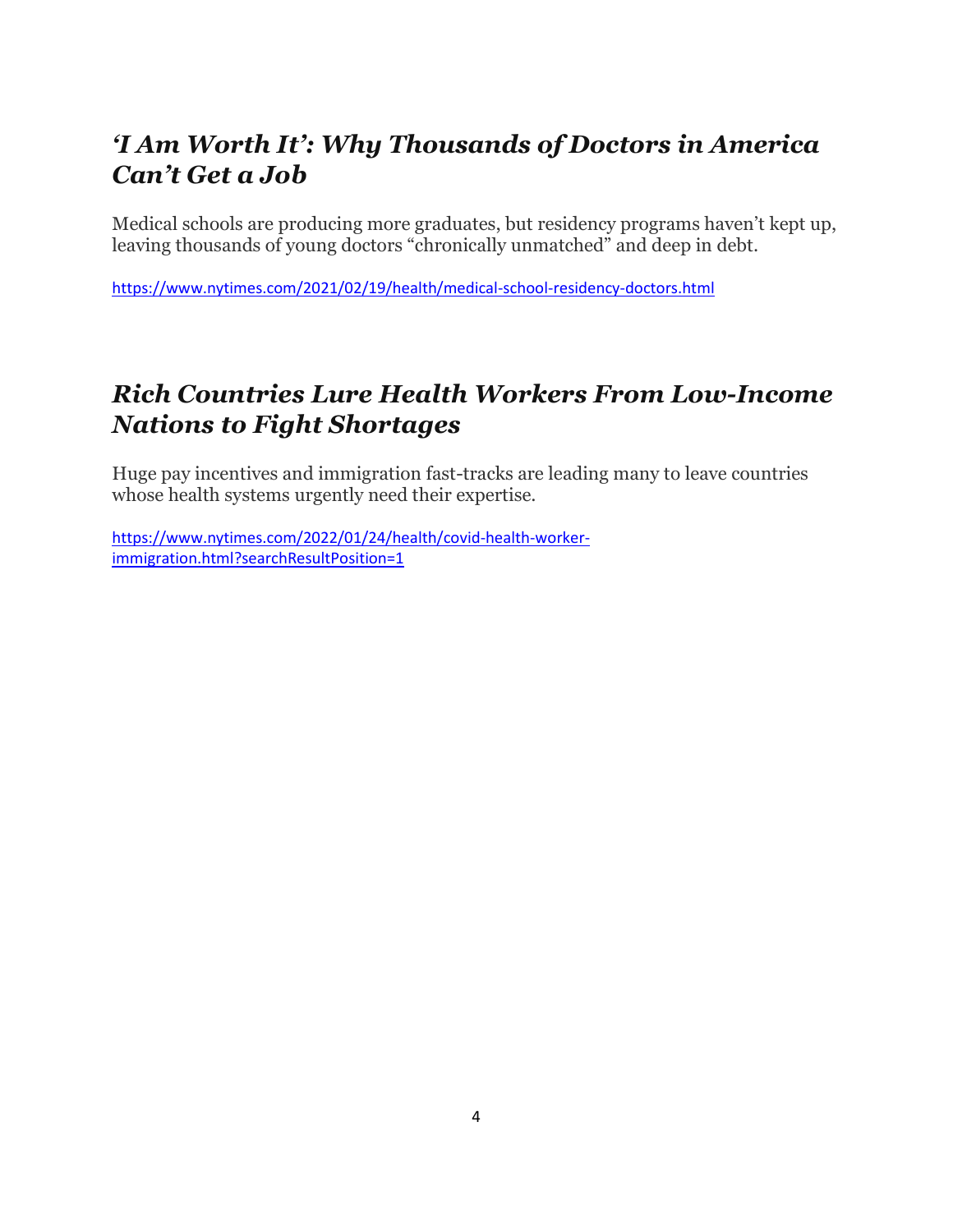For committee members interested in connecting with the following doctors who are listed below without contact information, please reach out to Kevin Lynn.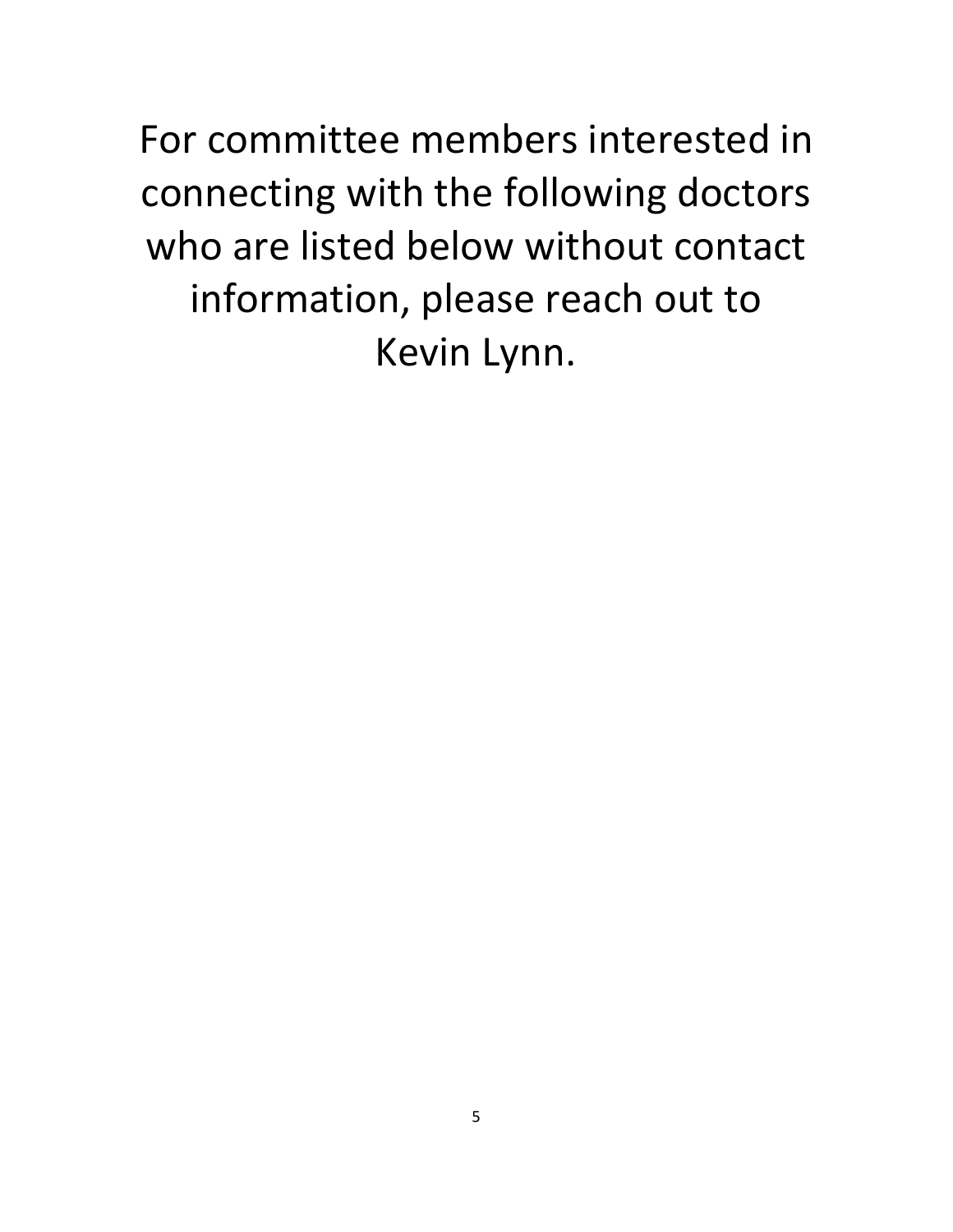## **One Doctor's Quest for Residency**

*Many assume that a U.S. medical school graduate will have a rewarding future as a doctor. But for Dr. Doug Medina, a 2011 Georgetown University School of Medicine graduate with a doctorate in allopathic medicine, the outcome was starkly different.*

**Dr. Medina hasn't been chosen for a medical residency. Without residency training, he can't work as a doctor licensed to practice. In their personal lives, non-practicing doctors such as Dr. Medina struggle to pay back the student loans for a medical education that carries a steep price tag.**

According to data from the National Resident Matching Program [\(NRMP\)](https://www.nrmp.org/), about 94 percent of U.S. medical school graduates do place in residencies each year. That number may sound good, but it means the remaining 6 percent of doctors are in professional limbo after committing years of their lives to a very specialized education.

"The problem is a serious flaw in policy that is not protecting U.S. citizen medical students," says Dr. Medina, who never failed any clinical training or any course work during medical school, earned honors in five Acting Internship clinical rotations in his final year of medical school, passed the United States Medical Licensing Exam (USMLE) Step 1, 2 and 3, and has published research at the Research Institute on Addictions.

According to NRMP statistics, in the last ten years thousands of U.S. citizens graduating from U.S. medical schools – up to 2,000 each year – and more from medical schools outside of the U.S. didn't receive medical residencies.

For the same ten-year period though, more than 36,000 foreign-trained physicians (FTPs, non-U.S. international medical graduates) on H-1B and J-1 visas have been given U.S. residencies. Looking just at 2020, federal Medicare dollars funded residency training positions for about 4,200 non-U.S. international medical graduates (IMGs).

There's increasing anecdotal evidence that the profession is showing the same trend lines as with technology workers being displaced by H-1Bs over the last 20 years. The 4,200 IMGs given taxpayerfunded residencies in 2020 is up from 2,700 in 2011, edging up each year since then, per NRMP data. There are a number of residency training programs that select a high number of non-U.S. citizen IMGs over U.S. medical students. According to a story in *Time*, one internal medicine program reported that [60 percent](https://time.com/5299488/international-medical-graduates/) of its incoming residents are on, or are to be on, H-1B visas.

With a 6.7 percent interest rate, Dr. Medina's original \$300,000 in student loans have expanded to more than \$400,000. Dr. Medina has filed formal grievances with the Association of American Medical Colleges and the Liaison Committee on Medical Education. But to date, Dr. Medina's complaint hasn't been acknowledged.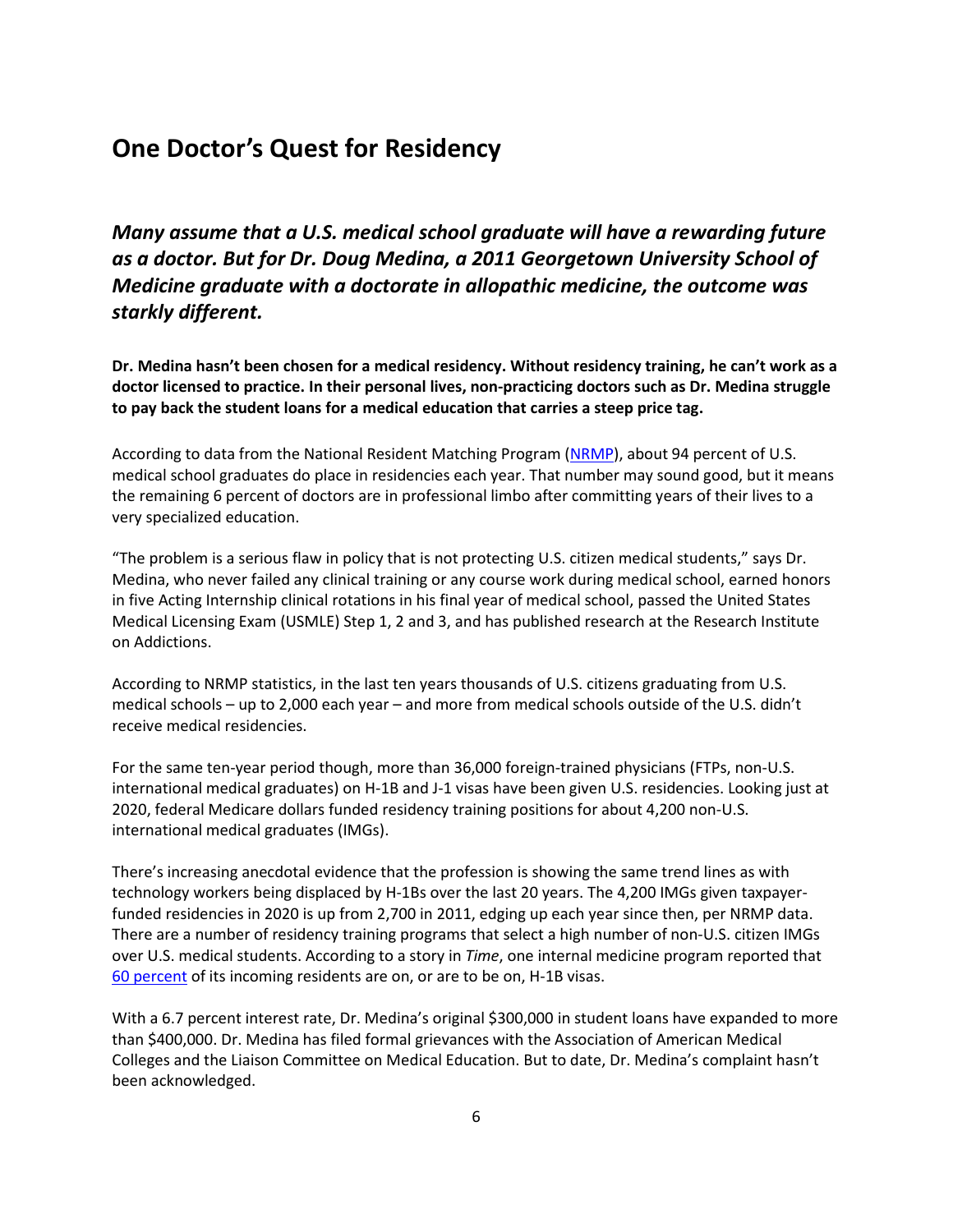After a part-time, graveyard shift working as a patient intake specialist in Las Vegas, where he earned \$30/hr., Dr. Medina was laid off during the pandemic. He landed in Southern California working as a clinical documentation specialist at a lower pay rate. He continues to persist in his pursuit to obtain a medical residency.

"I haven't given up," Dr. Medina says. "If I continue to address the immigration policy issues, maybe this will help other students as well."

Dr. Medina offers several solutions, including:

- The State Department should reduce to 2,000 annually the total IMGs who receive residencies. This would keep the pipeline for foreign doctors open, but create more opportunities for U.S. graduates.
- Medical schools should provide greater assistance to graduates so they can find residency training or alternative careers.
- Make **ERAS** application fees affordable. It shouldn't cost more than \$8,000 to apply for a job in the U.S.
- Prioritize Preliminary Years at Affiliate Training Hospitals for U.S. medical students.
- Prioritize Preliminary Years in the Supplemental Offer Acceptance Program (SOAP) for U.S. medical students. Every U.S. medical student should have a one-year Preliminary Year position before the Association of American Medical Colleges allows non-U.S. citizen IMGs to be hired for these positions.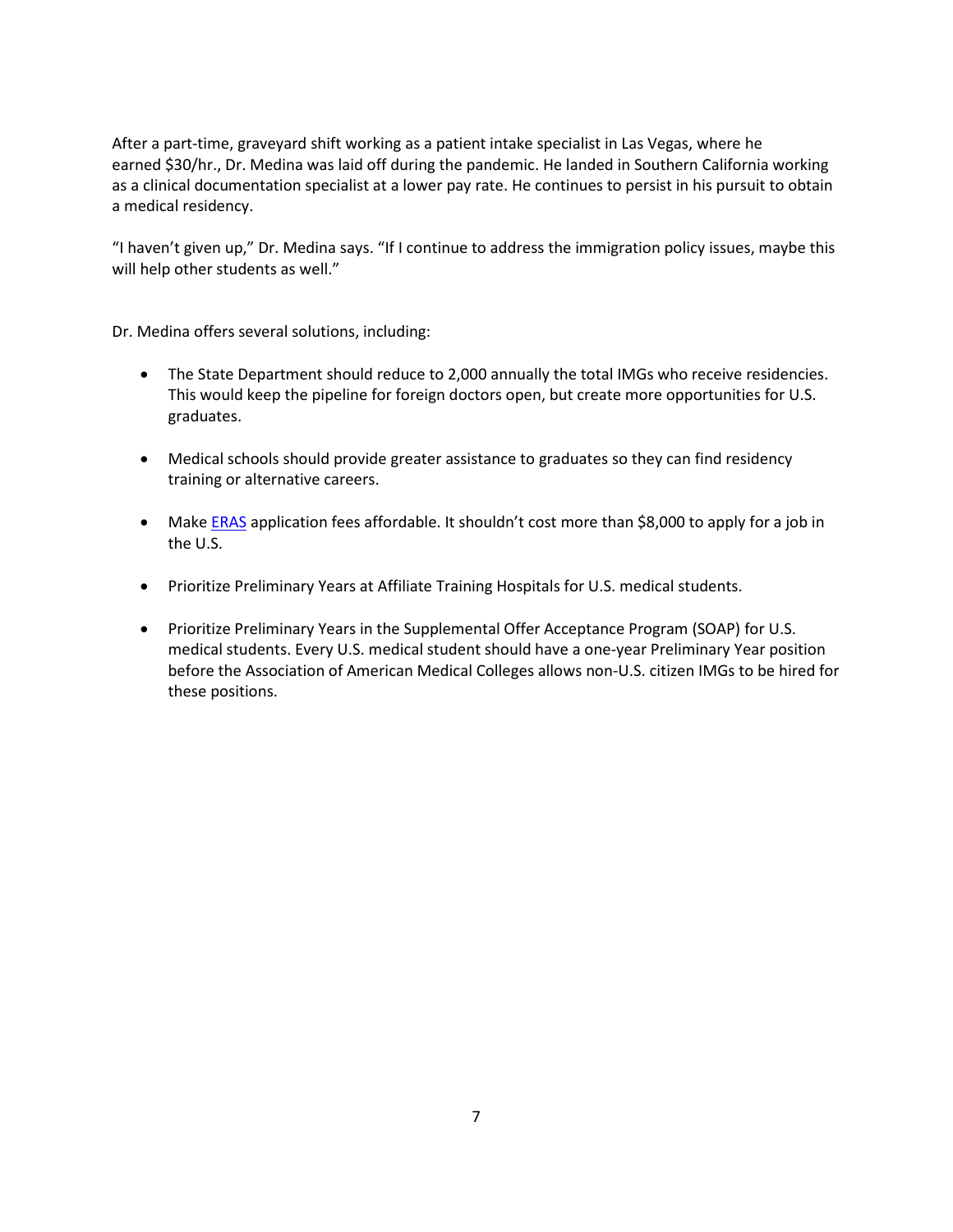## **How and Why to Pay for more Residency Positions**

## *By Dr. Mimi Oo*

Medicare funds residency positions and US citizens/ LPRs have contributed to the funds since they started working. Therefore, the residency positions should be prioritized for those US Citizen/LPR medical graduates regardless of whether they attended American Medical Schools or International Medical Schools.

During or before the 1990s there weren't enough applicants to residency positions and legislators had innovative ideas and came up with J1 and H1B visas to bring in physicians from all over the world to assist with the shortage. Now that we have more than enough US Citizen/LPR medical graduates we need to rethink how we are recruiting physicians for the US.

Medical Residency is Graduate Medical Education. The government gave out federal loans to the US Citizens to attend medical schools, be it American or International and these medical graduates are burdened with huge loans. They should be able to finish their graduate medical education and should have secure spots for them to finish the education.

Since unmatched doctors cannot practice as medical doctors America is losing more than 1.4 billion a year (7409 unmatched US citizen/LPR medical graduates potential earnings of \$200,000x7000).

As Medicare funds for residency were capped since 1997, we should find alternative solutions to expand the pot of funds. We could add more Non discretionary funds

-from Dept of Labor as this is a workforce issue

-from Dept of Education as this is Graduate Medical Education

- and from Dept of Health as this concerns America's Health.

Additional funds from all 3 depts will ease the burden on Medicare and we will be able to expand residency positions. This can happen only at Congressional level.

In other countries, a student attends medical school straight after high school for 6 to 7 and a half years including residency. After that, you graduate and are licensed to practice. In America, a student attends undergraduate for 4 years, after passing MCAT, attends medical school for 4 years, passes the USMLEs and graduates. Even as a medical graduate, his/her education is deemed unfinished until one finishes the 3 to 5 years of residency training (Graduate Medical Education). Thus, the US government has an obligation to train these medical graduates as the loans came from the federal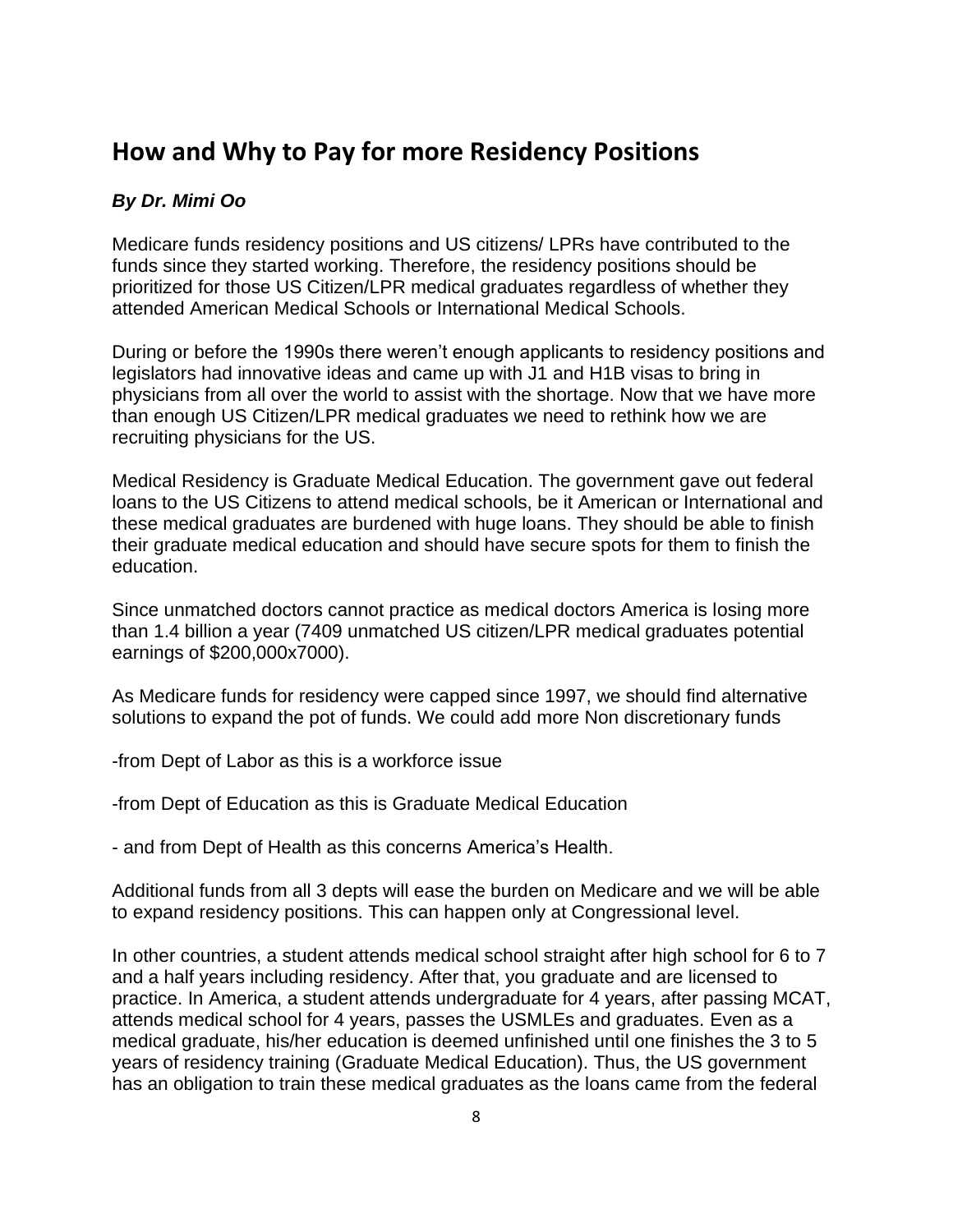government and the MDs should not have to repay them until they are fully trained or obtain a license.

Residency positions should be reserved for those who have not gone through residency and should not be given away to those who have gone through residency in other countries. These full fledged physicians from other parts of the world could be hired as physicians by the hospitals themselves directly (as in Mayo clinic and other hospitals in the US) and not encroach upon Medicare funds contributed by US Citizens and LPRs.

I am unaware of other countries allowing US unmatched medical graduates to come and train in their medical residencies.

America is the richest country/ leader in the world and it is such a shame to see that it ranks at 52 in the world's patient population ratio (2.59:1000)

Be it traditional residency or collaborative practices, we need more medical doctors to practice/be licensed and it is the Congress's responsibility to make it happen.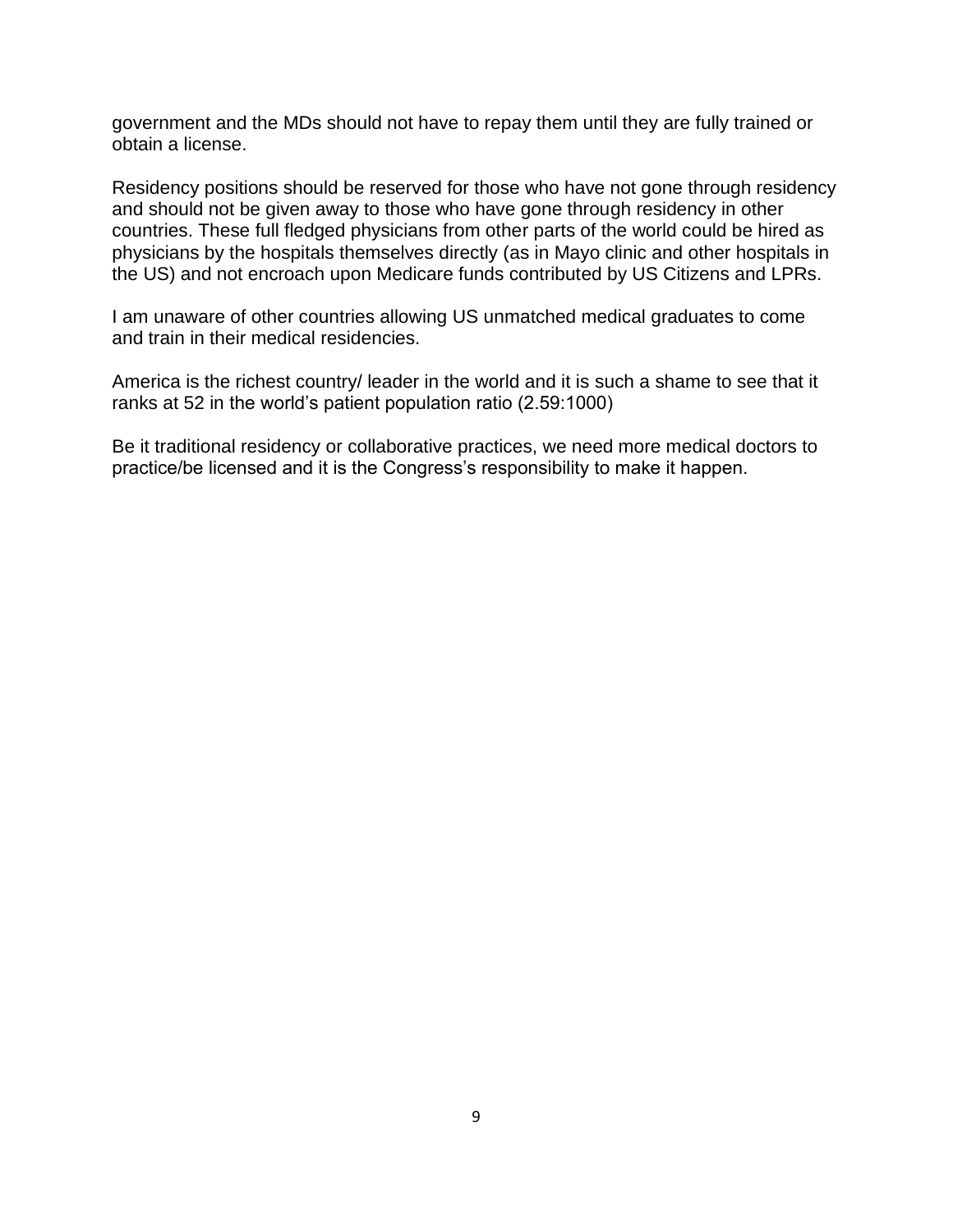## **Stuck in the Middle**

*An American doctor who fell through cultural cracks on the way to residency becomes a strong advocate for change.*

Assistant physician Dr. Faarina Khan is not letting challenging circumstances stop her from paving the way for other doctors in the same boat.

Growing up in a Pakistani-American family in Chicago, Dr. Khan graduated high school and chose to attend Dow International Medical College (DIMC) in Karachi. This decision was influenced by comparatively lower costs than American medical schools, eliminating the burden of student loans. It was also an opportunity to connect with extended family and immerse herself in the culture.

The five-year program is patterned after the India/United Kingdom model and is comparable to a four-year MD degree in the United States. But unlike U.S. medical schools, DIMC does not build the U.S. Medical Licensing Exam (USMLE) into the curriculum. During her year-long postgrad clinical internship at the medical school's hospital, in order to be ready to apply for medical residency immediately upon completion of the internship, Khan also studied for and took the USMLE Steps 1 and 2.

But she has not matched to a residency since graduating from medical school in 2015. Now five years out, she is an "old" graduate in the eyes of residency program directors who favor those within two years of medical school graduation. Cultural factors are at play as well.

"Because international medical graduates are stereotyped as visa-requiring foreigners with limited English proficiency, they overall are assumed to be ignorant of American norms and the usual way of doing things," Khan explains. "But I was born and raised in the U.S. I'm in the middle – an American, but an IMG (international medical graduate)."

Khan chose to channel her frustrations at not landing a residency into keeping her clinical skills current and advocating for unmatched doctors. Since 2018, she has been licensed as an assistant physician in the state of Missouri, and has served as the Chief Assistant Physician for the Medina Clinic in Grandview since March 2020, a role that entails coordinating her assistant physician colleagues in addition to continuing to provide clinical care to the uninsured patients who make up the clinic's core demographic. She also volunteers for the Missouri Disaster Medical Assistance Team as an assistant physician to aid with COVID-19 testing/screening and staffing facilities whose workforce was negatively impacted by the pandemic.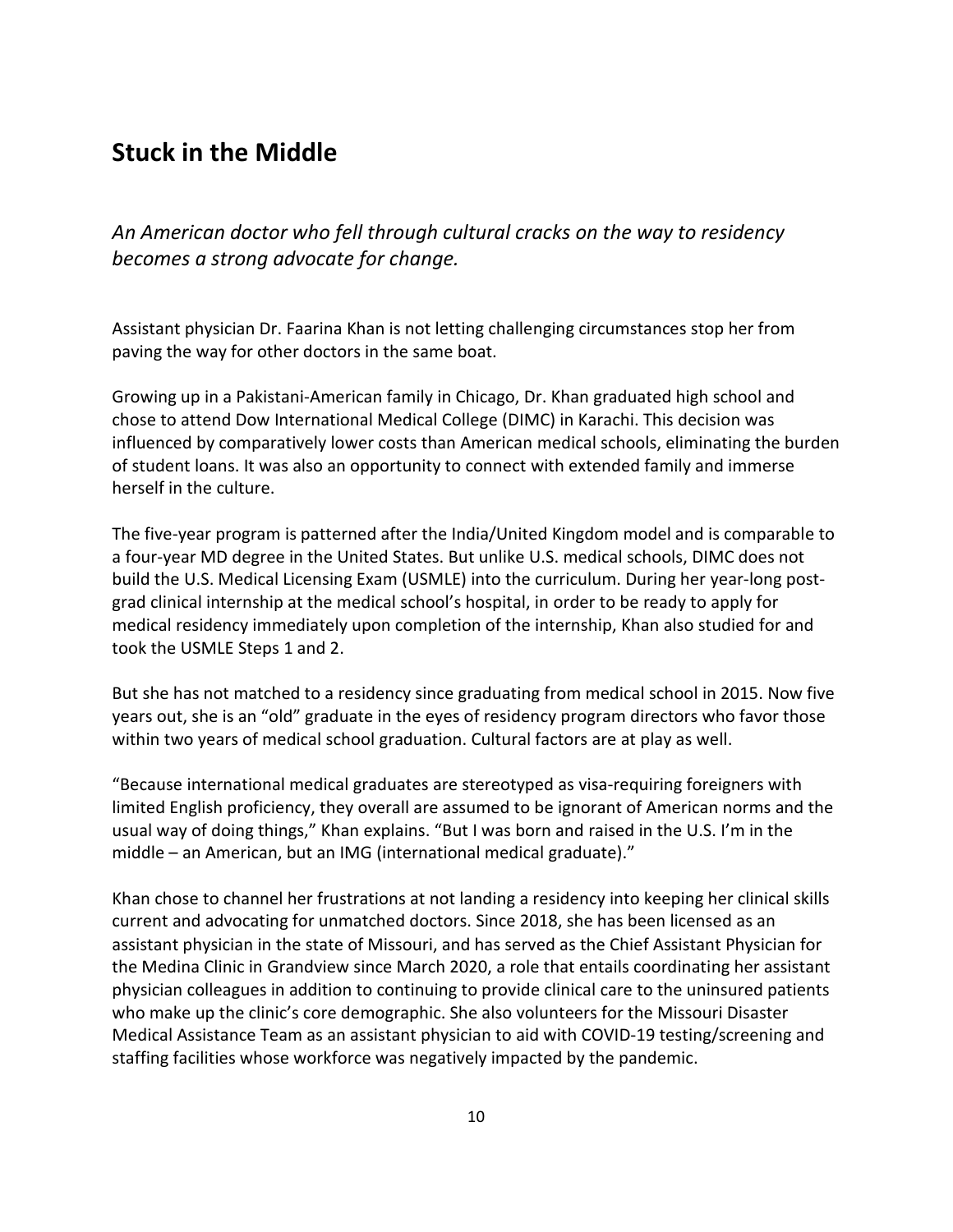Missouri is one of the few states that licenses assistant physicians, who work under the supervision of a practicing primary care MD in medically underserved areas.

"The state has 360 actively licensed assistant physicians and about 100 of them are actively volunteering or being paid," explains Khan.

Utah's licensing program uses the Missouri model, but has stricter criteria; Utah licensees only have six months to find a collaborating physician to work under before their licenses expires. Arkansas and Kansas have used a similar concept, but cater only to graduates from medical colleges in their respective states.

In addition, Khan is serving as interim president of the newly formed nonprofit National Association of Assistant/Associate Physicians (NAAP). The organization's goal is to bring the group up to the recognition and funding levels of similar groups advocating for other medical professionals, like nurse practitioners and physician assistants.

One important area of focus is improving workforce development and instituting a range of base pay for assistant physicians, some of whom are making minimum wage or nothing at all. A major reason behind this is that Medicare does not yet recognize assistant physicians as billable providers. If an assistant physician is a billable provider, s/he can get paid for services just as physicians and mid-level providers can. NAAP has been working with a Missouri state representative to request that the Centers for Medicare and Medicaid Services (CMS) recognize and subsequently include assistant physicians as billable providers.

Khan is also one of several cofounders of the nonprofit American Society of Physicians (ASP), which is working to empower the unmatched physicians in the U.S. According to data from the [National Resident Matching Program,](https://www.nrmp.org/) in the last ten years, thousands of U.S. citizens who graduated from medical schools outside of the U.S. did not match to a residency. This is in addition to as many as 2,000 medical school graduates of U.S. medical schools each year who don't get residencies.

In the last ten years as well, more than 36,000 foreign trained physicians (FTPs, non-U.S. IMGs) on H-1B and J-1 visas have been given U.S. residencies. Looking just at 2020, federal dollars from Medicare underwrote residency training positions for about 4,200 non-U.S. IMGs.

"Unmatched MDs are stuck flipping burgers or driving for Uber just to survive," Khan said. "This is not why we went to medical school. We want to be able to save lives with our knowledge and training, but we are hampered by a senseless centralized residency matching system with too many middlemen. The U.S. healthcare system has sadly deteriorated into nothing more than another business."

Given these sobering statistics, a major goal of ASP is to encourage state legislators to support key pieces of legislation (such as the [Resident Physician Shortage Reduction Act\)](https://www.congress.gov/bill/116th-congress/senate-bill/348) that will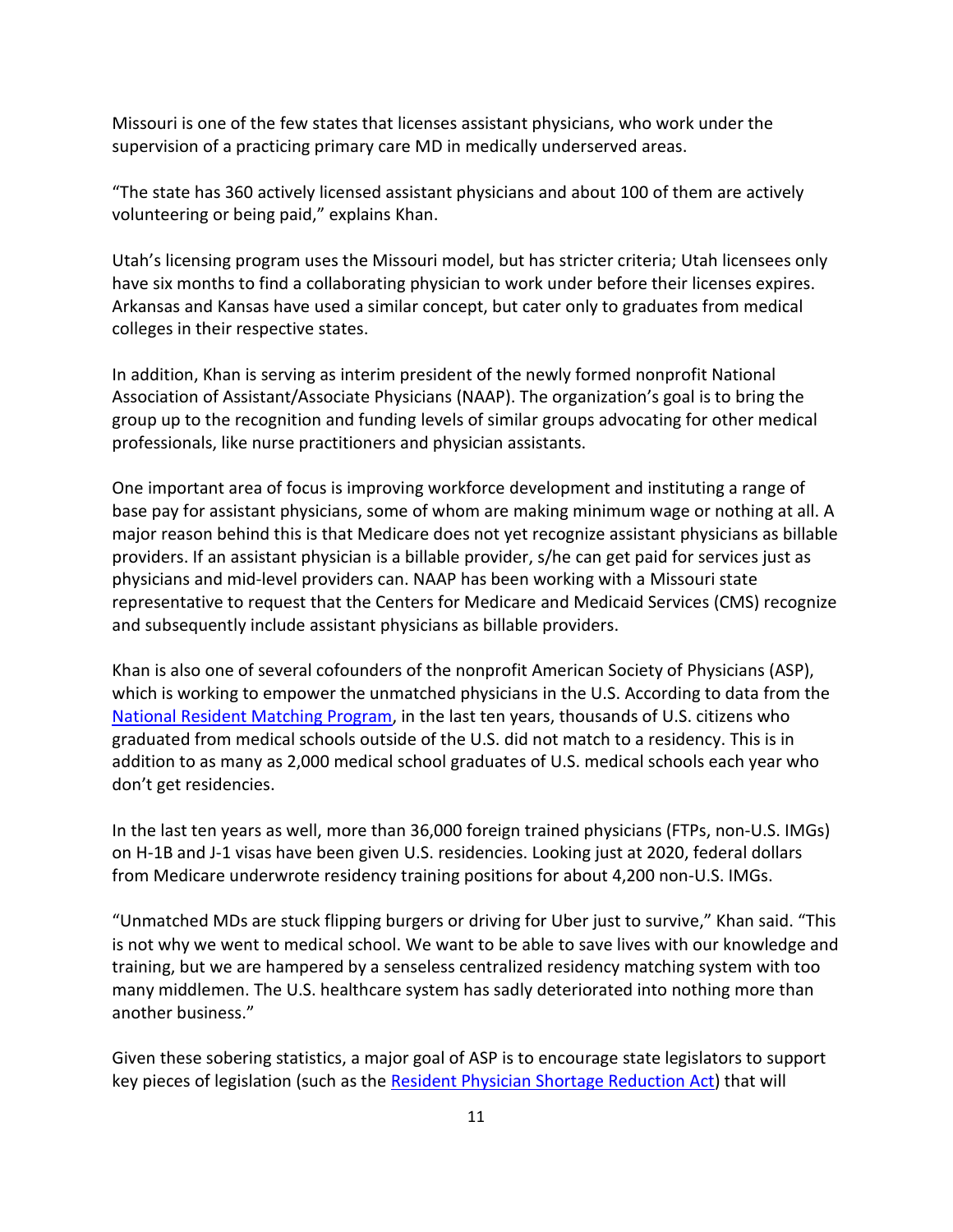ultimately increase the number of residency training positions. Khan is advocating for assistant physician laws in other states to allow eligible U.S.-based medical graduates to serve in patient care roles under direct supervision.

"Contrary to popular belief, we don't have a physician shortage – what we actually have is a training shortage," Khan explains. "We are trying to fix a very broken system with education and awareness, and simply bridge the gap between medical school and residency while helping to alleviate the healthcare shortage in areas of greatest need," she added.

Khan would like to think that her home country would be willing to be supportive in her efforts to help Americans with their healthcare needs. "There are so many MDs who give up, but that is not in me. Even if I can't implement significant change soon enough to benefit myself or my current colleagues, being able to clean things up long-term and smooth the journey for future U.S. doctors is still worth putting in the effort now."

\*Postscript – Dr. Khan did match for a residency in 2021 and is now working with an underserved community in the state of Oregon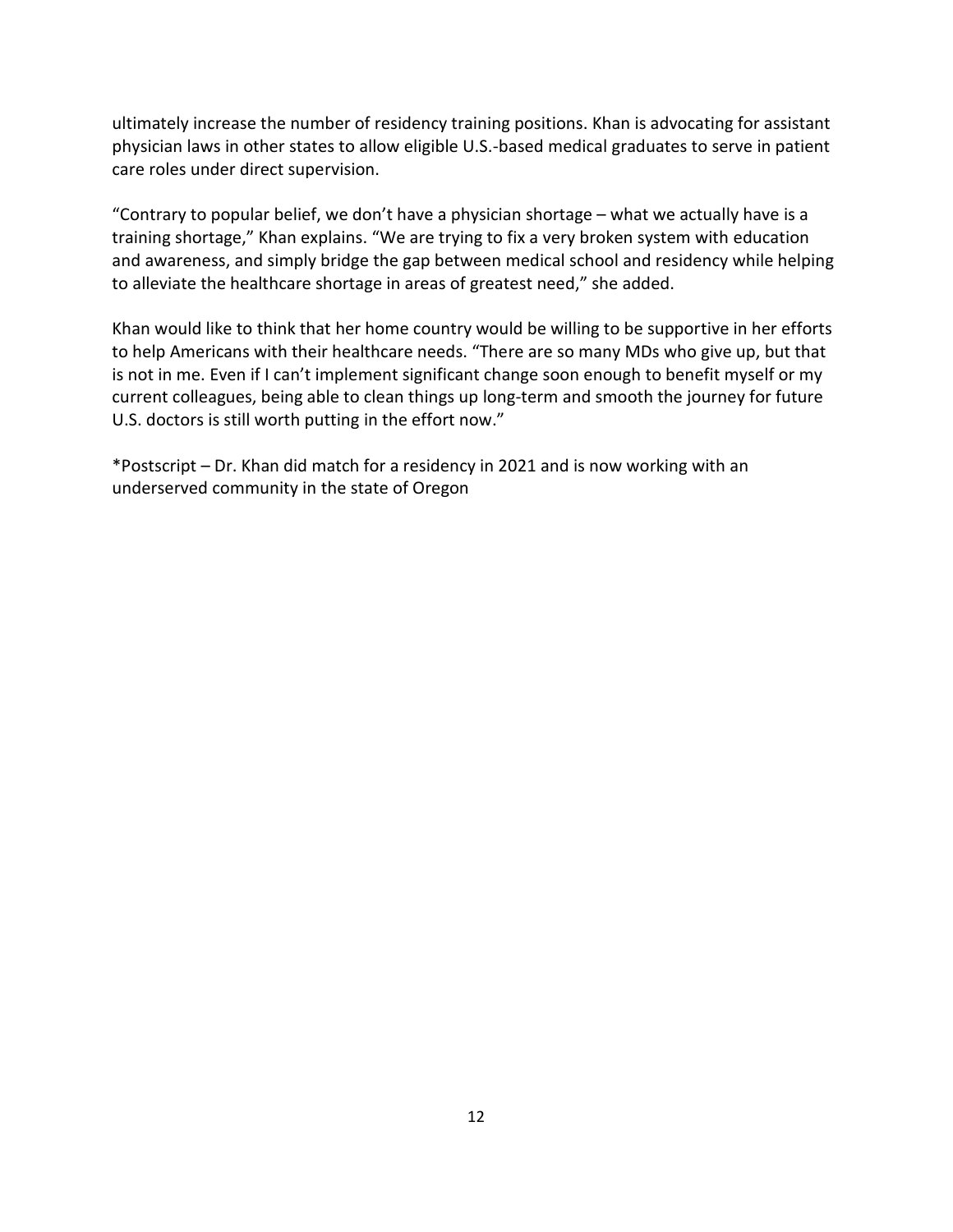## **Doctor Open to Serving in Rural America**

Dr. Esther Raja Utica, NY

It is unethical to have citizens from other countries replace American doctors. American physicians who want to be trained in residency programs in the U.S. are sitting on the sidelines. There are simply not enough residency training slots and no alternate pathway or jobs to compensate for a growing population of doctors.

There should be some backup plan to licensing. The U.S. needs more doctors than are being trained. So apprenticeships, more slots or alternate pathways need to be created or developed. Talent is being squandered. Doctors are being prevented from achieving their goals and have the additional burden of medical school loans.

While preparing for my USMLE exams, I attended a one-month pharmacovigilance training program offered by an Indian recruiting company (globalpharmatek.com). They were training Indian citizens with [H-1B](https://ustechworkers.com/h1-b-visa/) visas. After the training, only H-1B visa holders were recruited for jobs with pharmaceutical companies such as Johnson & Johnson, while I and other Indian Americans who were Caribbean medical school grads were denied jobs. I later learned that these visa holders had to sign contracts committing half of their hourly wages to the recruiting company. American citizens were not tied to such a contract, because it is illegal.

It's my understanding that residency programs run by foreign program directors offer a majority of residency spots t[o J-1](https://ustechworkers.com/j1visa/) visa holders from their home countries, while Americans are sidelined. This has to stop. We need American medical grads and American international medical graduates to be prioritized in the residency matching system.

There are many private practice physicians who are open to training medical school graduates, who want to expand residency programs to private practice. The current residency programs, especially for family practice, often focuses on hospital-based medicine, which is not primary care.

I am one of the unmatched ECFMG (Educational Commission for Foreign Medical Graduates) certified graduates with more than \$170,000 in medical school loans, which went into collections. I have completed all of my clinical training in Atlanta in all the required and elective specialties. I am willing to go to any underserved area of the United States for my residency training in primary care or family medicine. I am well versed in the American health care system and have excellent physician-patient and communication skills. I cannot see myself practicing medicine in any country other than this country that I call home.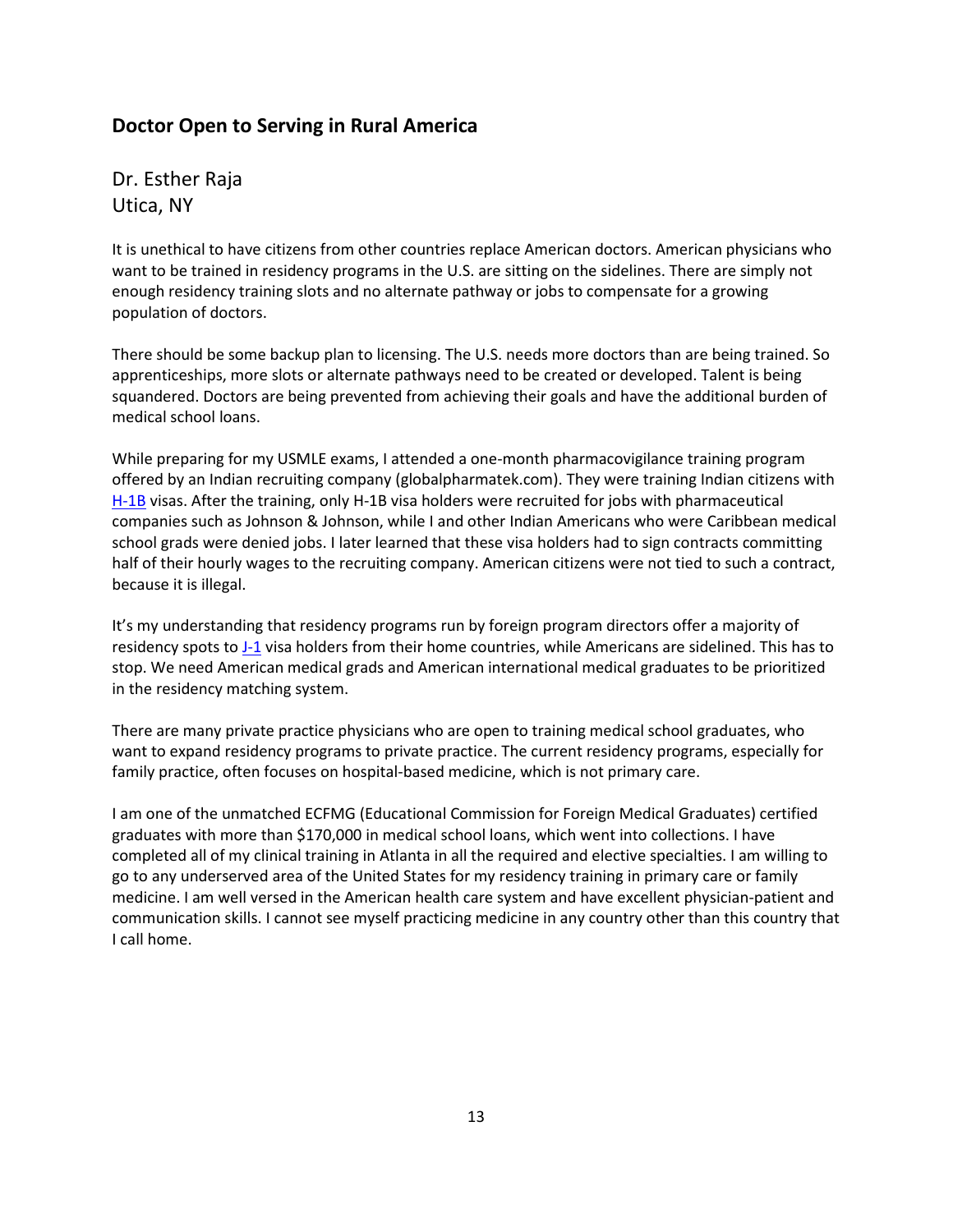## **Florida Med School Grad Ready to Practice Family Medicine**

I have not yet been able to match with a residency program. Residency program directors have expressed that I am a "risk" to their passing board rates due to my repeated attempts to pass the USMLE Step 2 CK. I addressed my academic issues with complete transparency and received the needed testing accommodations from the National Board of Medical Examiners (NBME). Unfortunately, my application has been rejected.

Here's more of my story.

- 1. U.S. citizen. Born and raised in Florida.
- 2. Graduated from high school as valedictorian in 2005 with a 4.6 GPA. Also completed my AA degree during high school.
- 3. Attended Florida State University and majored in Exercise Physiology. Completed the pre-med track. Graduated in 2008, with honors.
- 4. Gap Year: Taught high school chemistry and physical sciences.
- 5. Completed the Bridge to Clinical Medicine Program, earning a Master's Degree in Biomedical Sciences.
- 6. Graduated medical school in spring 2017, having passed USMLE Step 1 (first attempt), USMLE Step 2 CS (first attempt) and USMLE Step 2 CK (fourth attempt).

My entire life has been dedicated to the pursuit of medicine. Now as a medical graduate with no residency training, I struggle to find career options that are reflective of my knowledge and experience. My total debt is \$430,000. My student loans are currently in deferment. From 2015-2019, I spent thousands of dollars in the residency match process. Due to financial constraints, I did not apply in the 2020 cycle. I am not certain of the best path from here. Returning to school is not a viable option, as I have maxed out my student loan allowances. I continue to apply each cycle and when opportunities become available outside of the application cycle.

Now, I offer success coaching to undergraduate students in an effort to help them enter and complete medical school successfully. I have also been a source of support to medical students who struggle academically or fail to match. I desire the opportunity to fulfill my aspiration of being a board-certified, practicing family medicine physician. In the meantime, I will do everything in my power to help premedical and medical students not face a similar path.

The United States is not lacking in American medical graduates. Some of us are simply not granted the opportunity to enter residency training and have a medical career.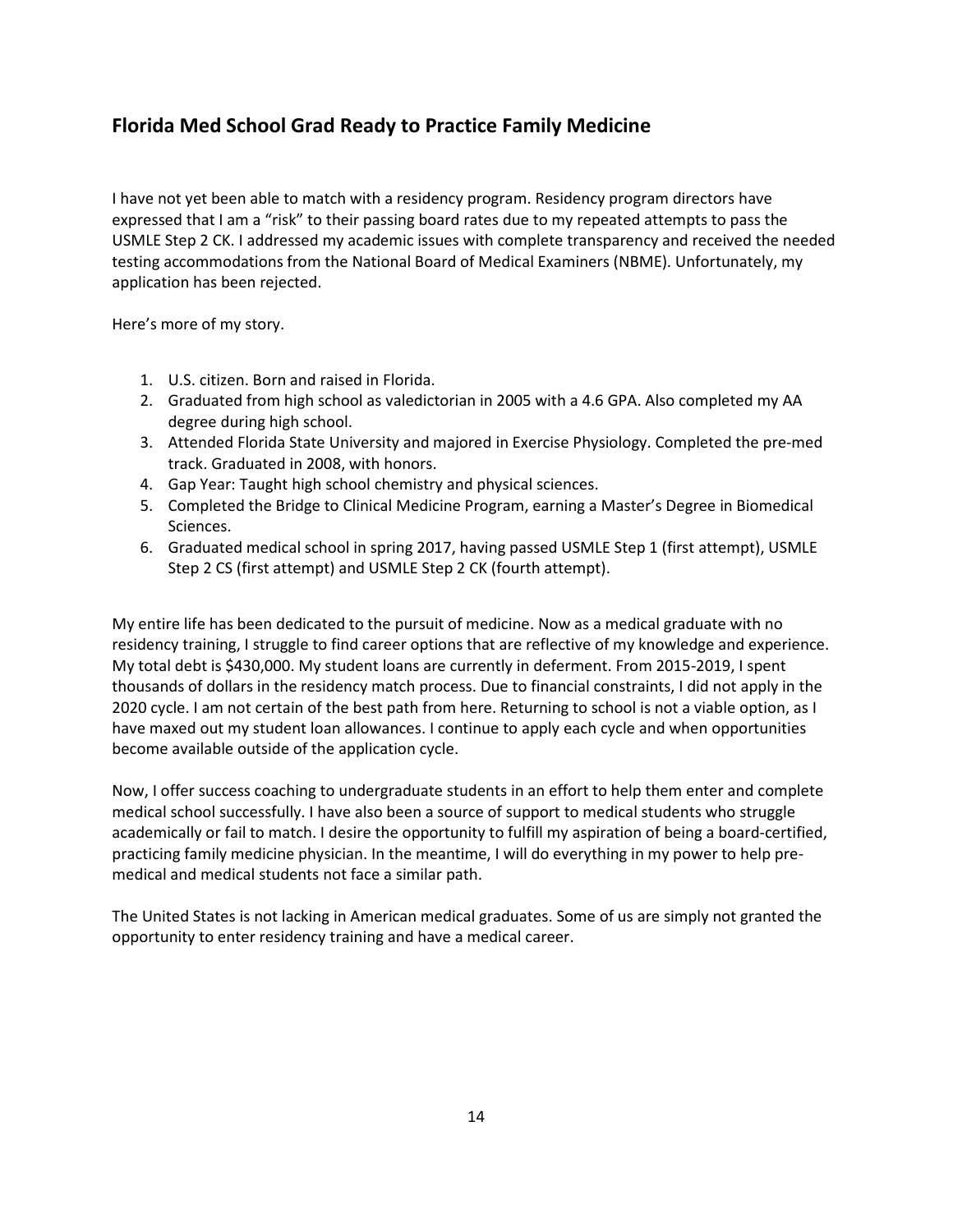## **War, Refugee Camp Survivor Wants Opportunity to Give Back**

I am one of the thousands of American doctors who is unemployed.

As a first-generation immigrant who survived the Gulf War in 1991, I lived through the prosecution of Saddam's regime and escaped the second war in 1998. My family and I immigrated from one country to the next. Eventually, we ended up living in a refugee camp in North Africa, waiting for salvation, not knowing where we would end up next. After three years of waiting and following every legal channel, we were finally granted resettlement to the United States.

The U.S. was the only country that offered me the right to be acknowledged as a sovereign individual and citizen. Hearing the success stories of many other immigrants, I was restless to be part of the American dream. I wanted to give back to my community, state and country. I was more than eager to start my journey. I started my five-year journey, between working different jobs and spending hundreds of hours in libraries, sleeping in my car, building up my resume and finishing my medical boards – all of this to be able to apply for residency training. But the reality was that I wasn't able to work as a medical doctor in the country that welcomed me.

I blamed myself until I started doing some research. I went through the National Residency Matching Program (NRMP) statistics, and to my astonishment I discovered I wasn't alone. There are thousands of American doctors suffering the same fate.

Encountering persecution and living in refugee camps taught me to be grateful for what I have, to work hard and to not to be afraid of censorship. But the policies and the large numbers of applicants for residency versus the actual number of residency slots have pushed me to be an advocate for the large number of unmatched MDs. This situation requires immediate surgical intervention!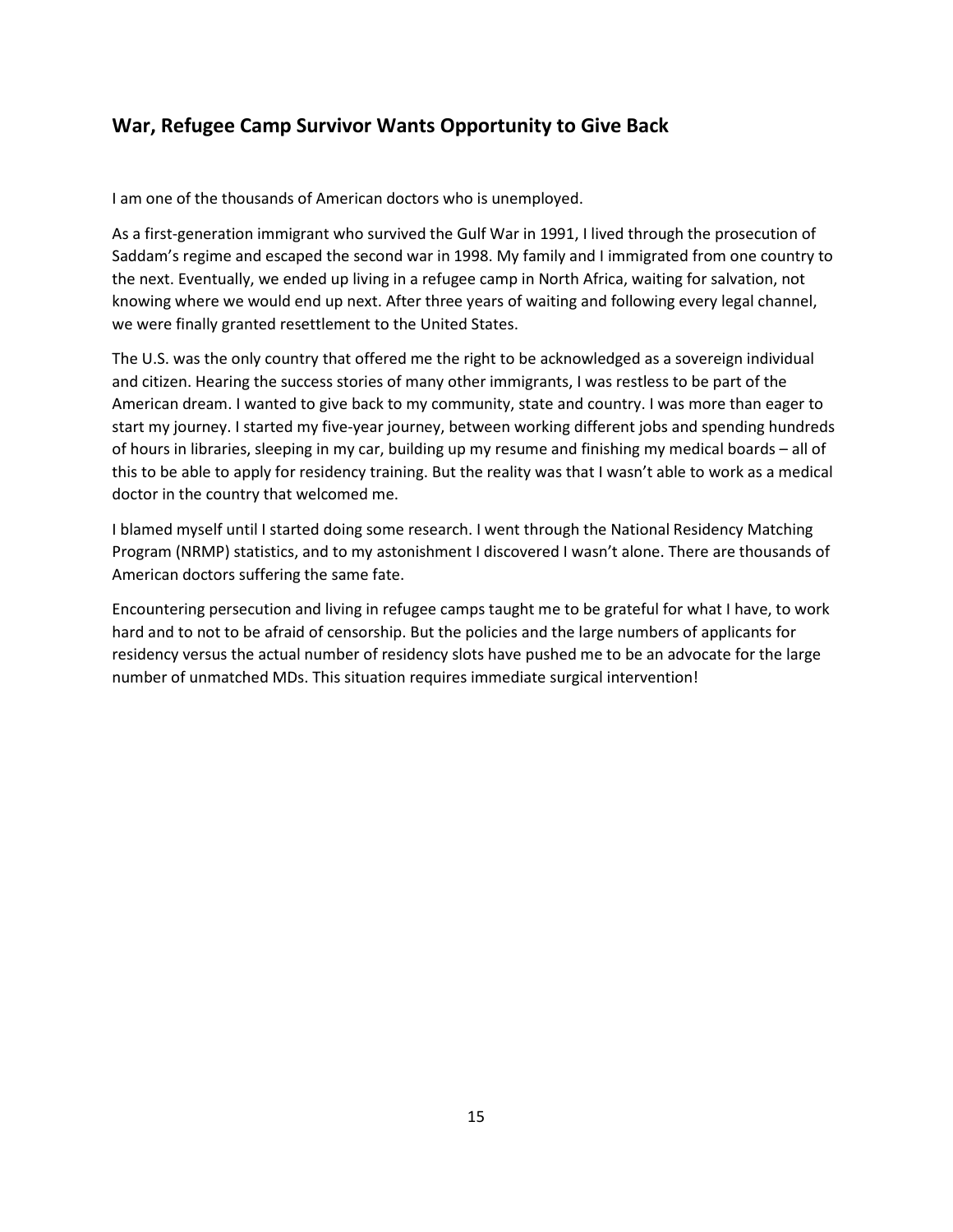## **OBGYN Denied Residency Opportunities Because of Graduation Year?**

### Iman Khalil

## Sterling, VA

I was a professor of OBGYN in medicine at Cairo University, the first and largest medical school and teaching hospital in the Middle East. I finished my residency, master's degree and Ph.D. of OBGYN at Cairo University (Egypt) and completed a fellowship in reproductive endocrinology at Cochin Hospital in Paris, France.

I married an American citizen and was planning to move to live with him in the United States. But faced with the fact that I could not practice medicine before passing the USMLE exams, I stayed in my home country and studied for the USMLE, while working a full-time job as a physician and caring for my child and ill father.

I passed all the USMLE steps and then decided to move to the U.S. after nine years of marriage. I applied fo[r The Match](https://www.nrmp.org/) three successive years, paying more the \$3,000 each year, without a single interview. Why? I believe it's because the programs filtered my application by year of graduation.

I tried to search for a health care job. I emailed hospitals and universities, often more than 100 emails per day, Either I received no reply, or was told I had to be licensed to work in the position, even as a medical assistant.

I am thinking about going home to practice my profession in my birth country and leaving everything in the U.S.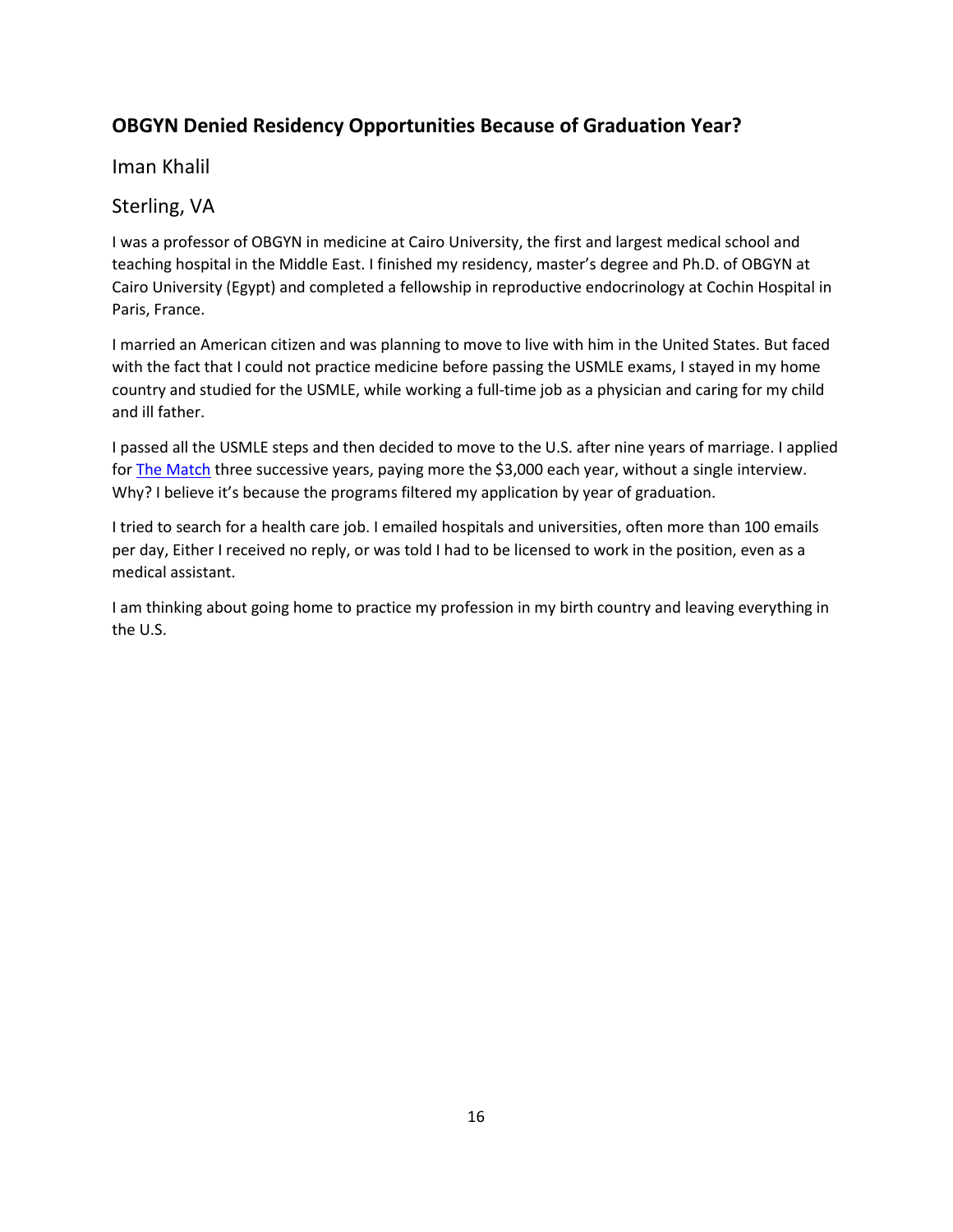## **U.S. Doctor Asks for Residency, Employment and Dignity**

I am a U.S. citizen and graduated from a well-known medical program, UAG School of Medicine (UAG SOM). To date, I have not been given the opportunity to enter into a federally funded residency program in the United States. Without a residency training position, I'm not able to practice medicine and obtain a health care provider license number, nor can I pay back my federal government loans.

I passed the United States Medical Licensing Exams (USMLE) in order to become eligible to enter a federally funded residency training program. I've spent more than \$10,000 applying to residency programs in order to get a job, post medical school, so I can provide for my family and pay my federal loans. Today, I owe approximately \$400,000 in federal loans. Every year federal loan interest piles on due to me being jobless/left without a federal residency training position.

I am just one of the thousands of American doctors who has not been accepted into federal training positions, while foreign doctors have been given residency positions over Americans. In other nations, native doctors are given preference. But in 2020 alone, more than 4,000 doctors were issued visas to begin federal residency training positions.

Meanwhile, just shy of 6,000 Americans were denied federal training positions. There are many downsides to this situation. Other countries lose on their investment of their medical graduates, and many of the sending countries have doctor shortages. American medical graduate are left jobless. From the standpoint of patients, many American patients prefer a native medical doctor for a variety of sound reasons.

The **ECFMG** says there is a doctor shortage in the U.S. when there is no doctor shortage. They do this because they make millions of dollars every year from foreign doctors through fees to the ECFMG.

We need to give American doctors a fighting chance at residency, employment and dignity. I want to provide my daughter and family a decent future.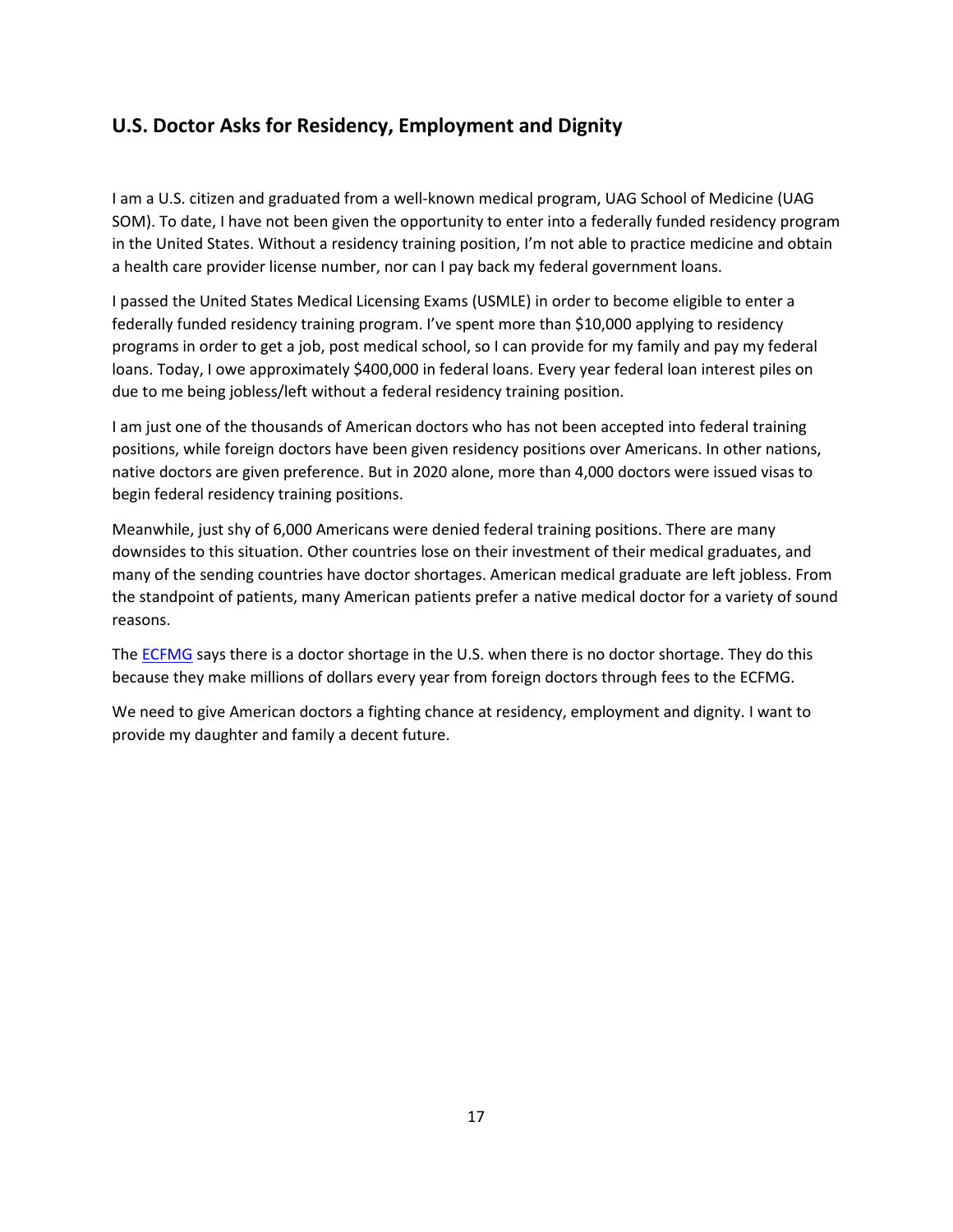## **Hire American Doctors First**

Since graduating from a medical academy in Ukraine with a pediatric surgery residency, I have spent thousands of hours in the OR working overtime.

In the U.S., I passed all the required exams to become ECFMG certified, worked as a surgical assistant where I assisted with all types of surgeries. I also now work as a GI assistant in the digestive health department in the Chicago Advocate Medical system, where I assist with regular basic and interventional procedures. I've also participated in a research study with colorectal surgeons which will be part of an international study guide.

With all this, I still have not matched to a residency position at a teaching hospital. I want to be a practicing doctor in the United States, a country that has a tremendous shortage of doctors in multiple communities. I – and many like me – am ready and willing to help. We must put our own citizen doctors to work first, and then supplement any unfilled residency spots with [J-1](https://ustechworkers.com/j1visa/) and  $H-1B$  visa holders – not the opposite which is the current situation.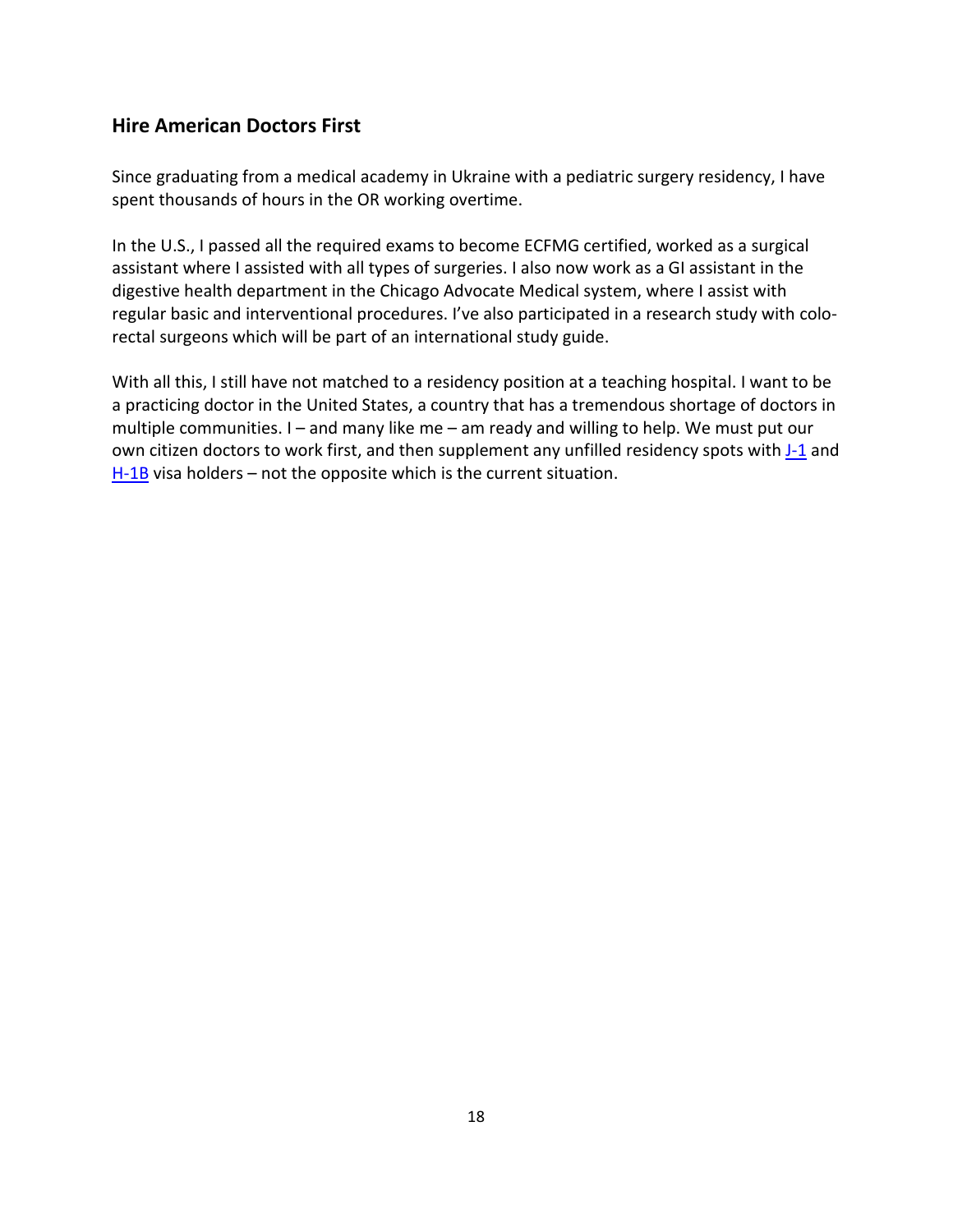### **U.S. Medical School Grad is Unmatched with \$475k in Debt, and Growing**

I graduated from a U.S. medical school five years ago, but remain unmatched and with \$475,000 in student loan debt for which interest is capitalizing at around \$50K per year. These loans are currently in hardship deferral for which time is running out.

As far as finding a "job" while reapplying for residency, it has been extremely difficult. Temporary contract work in the gig economy offers no benefits and is basically minimum wage. For other jobs, recruiters either provide no response or say that I am overqualified, refusing to believe that I have difficulty getting into a residency program as an American graduate. Under these circumstances, it's challenging to raise funds to apply to hundreds of residency programs, while also trying to take care of the everyday costs of living.

At the medical school l attended, about 80 percent of the internal medicine residency program is comprised of non-U.S. citizen graduates from foreign medical schools. It is a large medical center in the middle of a predominantly African-American city, yet the medical trainees are not concerned about the patient population, based on the complaints patients commonly make.

As a rotating third-year student, many patients have expressed excitement in seeing me care for them as a U.S. citizen who is more culturally attuned to their issues. They have numerous times in direct comparison complimented me for offering more empathetic care. In general, the patients have little trust that many of the foreign-trained medical residents care for the health of their patients.

The resident class is so skewed toward foreign medical graduates that U.S. graduates are often the "loners" at academic meetings and clinical rounds. Many foreign medical graduates as senior residents and program directors advocate for other foreign medical residents on admission committees over U.S. graduates. The policies concerning who gets admitted to a program are therefore clearly "lax" and lacking any structure that aligns with the priorities and interests of the United States of America and American citizens whose tax dollars fund residency programs.

American citizens live among the patients they care for and can better relate to the cultural and socioeconomic factors impacting their care. Studies have shown that patients fare better when their caregiver is reflective of the population they serve. U.S. graduates also have a massive burden of federal and private student loans that is not shared by foreign medical graduates. No other country has a system whereby it is possible to prioritize other countries' medical graduates over its own.

This selection system for residents is critically broken and is causing undue suffering to American graduates and, as such, long-term damage to critical U.S. interests. There are thousands of American graduates on the sidelines waiting for residency positions, but they are overlooked in preference for foreign medical graduates.

This problem can be corrected by a system whereby medical residency programs must give priority to U.S. graduates. In particular, a medical residency position should not be filled by a foreign medical graduate if there is a qualified U.S. medical graduate in the applicant pool. This is not radical, antiimmigration solution, it is simply about taking care of American interests first.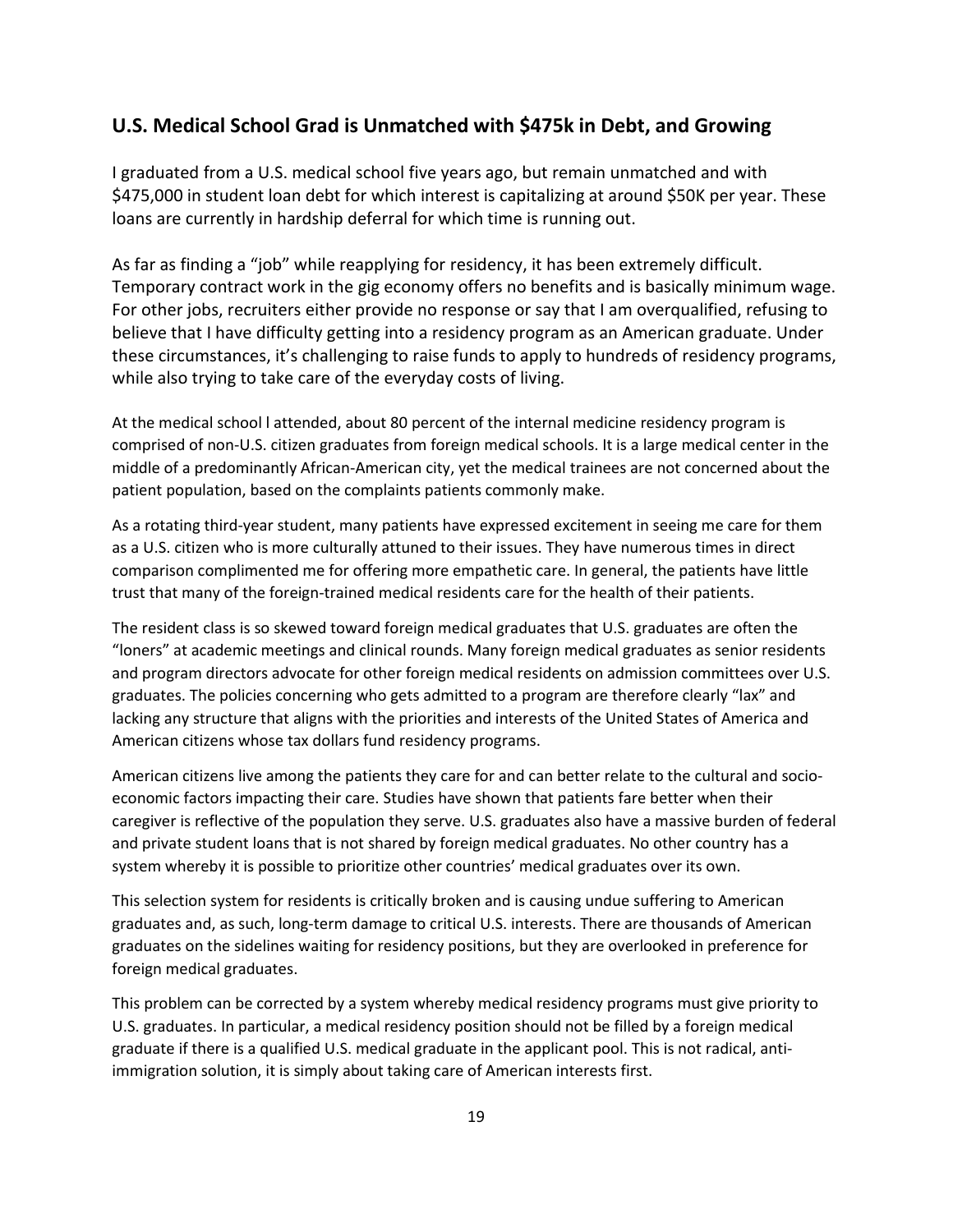One of the most fundamental problems leading to unmatched U.S. graduates is that a U.S. medical education is based on an abridged model where medical students graduate but need to "match" into a residency in order to be a license-eligible independent practitioner. Imagine having a party at your house but allowing the neighbor's children to eat all the prepared food while your own children starve! These facts concerning this critical capstone phase – especially making it open to the entire world without any sort of explicit prioritization – sets up many U.S. graduates for years – or a lifetime – of misery from lost time, wages and general progress in their lives and careers. It is virtually a career death sentence not to match into a residency.

No other profession in America gives degrees to people who are not license-eligible, and then they have to compete with the world for a chance to finish their training as an independent professional!

We must stop wasting the lives of intelligent, educated American citizens. We must stop stealing physicians from other less developed countries and act responsibly. We must finally take care of our own and put Americans first.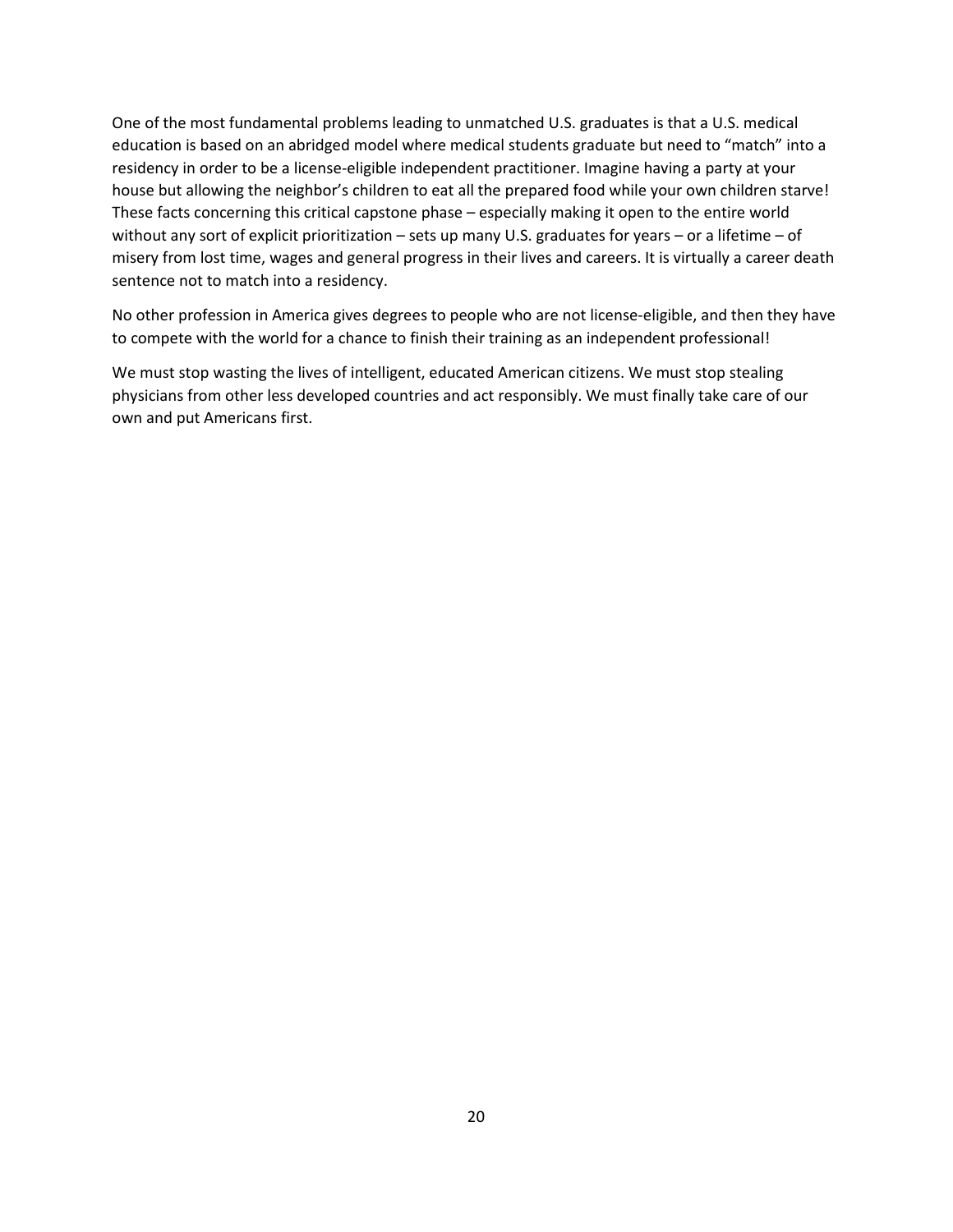## **A Doctor who was Homeless**

I was only five when I first said I wanted to be a doctor, and my passion for becoming a physician has not wavered since. I earned a bachelor's degree from the University of California Davis and a medical degree from Ross School of Medicine.

I worked full-time to pay for college and volunteered in different health care settings before entering medical school. However, my dream of being a practicing physician has been crushed after earning a medical degree in 2009. After a thousand job applications, excluding residency applications, I only had one job interview for a research assistant at the Stanford School of Medicine, one week before I became homeless.

With research, publication and volunteering in clinics, I still had no residency and more than \$300K in student loans. Again, I was unemployed for two years, but did not let residency program rejections crush my passion. After thousands of job applications, and just before my last unemployment check, in December 2013, I received one interview for a medical assistant (MA) teacher assistant. Yes, only one interview and for a teacher assistant position, while holding a medical degree. Now I am working as an assistant professor for basic science.

For several years, we have been told there is a "shortage of doctors" in the U.S. and yet there are thousands of American doctors who are unemployed or barely making it through life. Holding a medical degree without a license has negatively affected many of us and our loved ones – socially, emotionally, mentally and financially.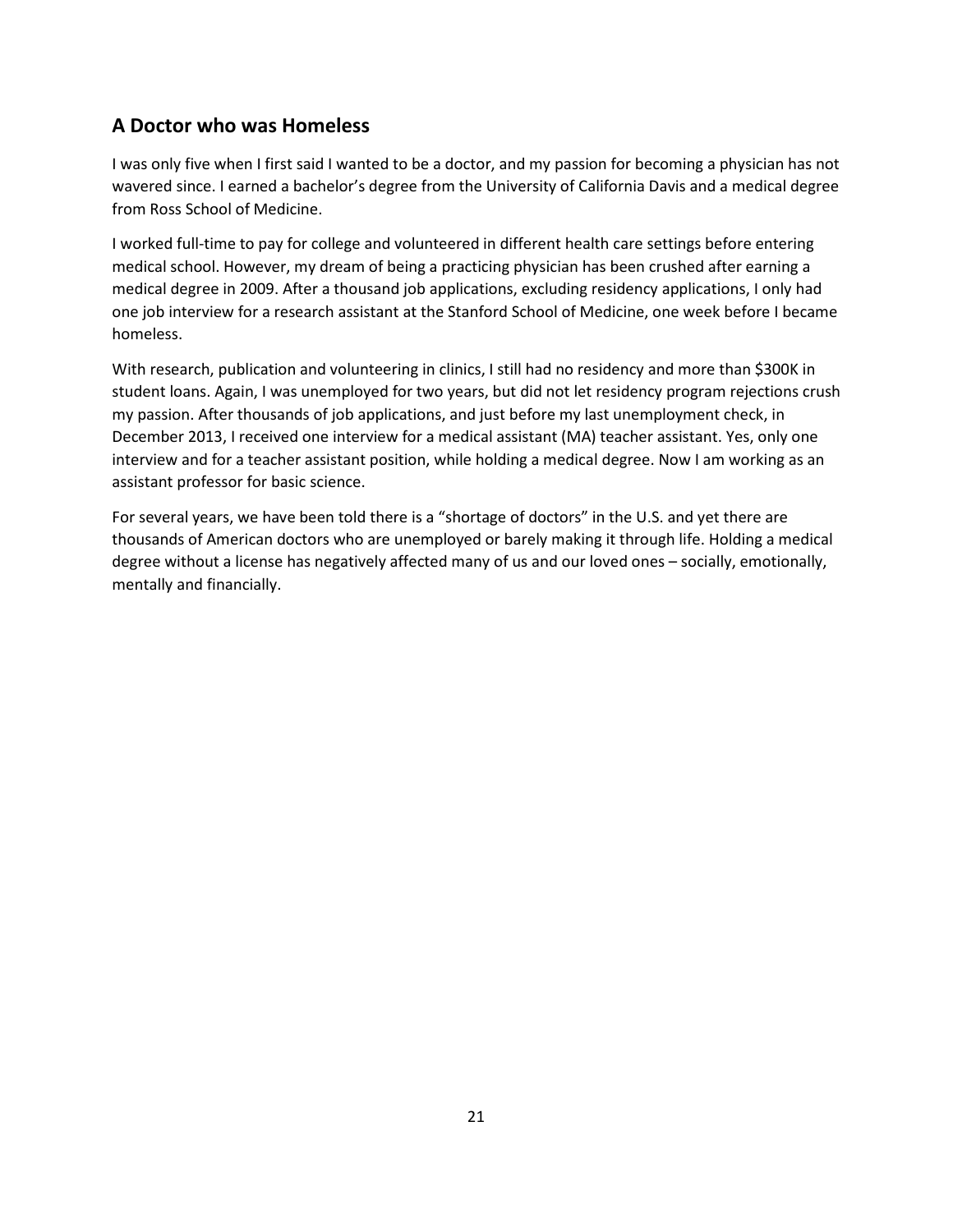## **You Can't Go Home Again**

I am a graduate of the University College Dublin (Ireland) School of Medicine. Although I was born and raised in Massachusetts, I went to medical school in Ireland where I had extended family. I stayed to complete a residency in family medicine. I worked full time in that specialty for more than 10 years. I owned and operated a thriving practice of 2,500 patients. I always maintained a good standing within the Irish medical community, with the highest level of commitment to my patients and further education.

Due to unforeseen family circumstances, I had to return permanently to Massachusetts a few years ago. I am fully prepared and committed to the hard work of repeating a residency in this country; however, the barriers that I face in the U.S. are almost insurmountable.

Apart from passing several exams to get an ECFMG certificate, the requirement to begin practicing here, I am expected to gain U.S. experience through clinical externships for a number of months. These externships often cost thousands of dollars per month. I am also strongly advised to obtain research experience and volunteer. The match process only happens once per year at the cost of thousands of dollars, and often needs to be repeated year after year. I would be happy to do all of these things; however, the stark reality for me is that, according to all of the residency programs I have contacted and from examining previous residency match data, my chances of matching to a residency program are slim.

It is difficult to justify spending a large sum of money, effort, time and, most importantly, emotional investment when I know that there are so many U.S. citizen medical graduates that are unable to practice medicine here due to intense global competition.

When I hear of the worsening physician shortage in this country, which was highlighted with the 2020- 2021 pandemic, I am saddened by the fact that so many other U.S. physicians with vast experience from around the world are repeatedly passed over year after year.

I am asking for a reasonable chance to gain a residency position in my own country. Please prioritize U.S. citizen physicians for these Medicare-funded positions.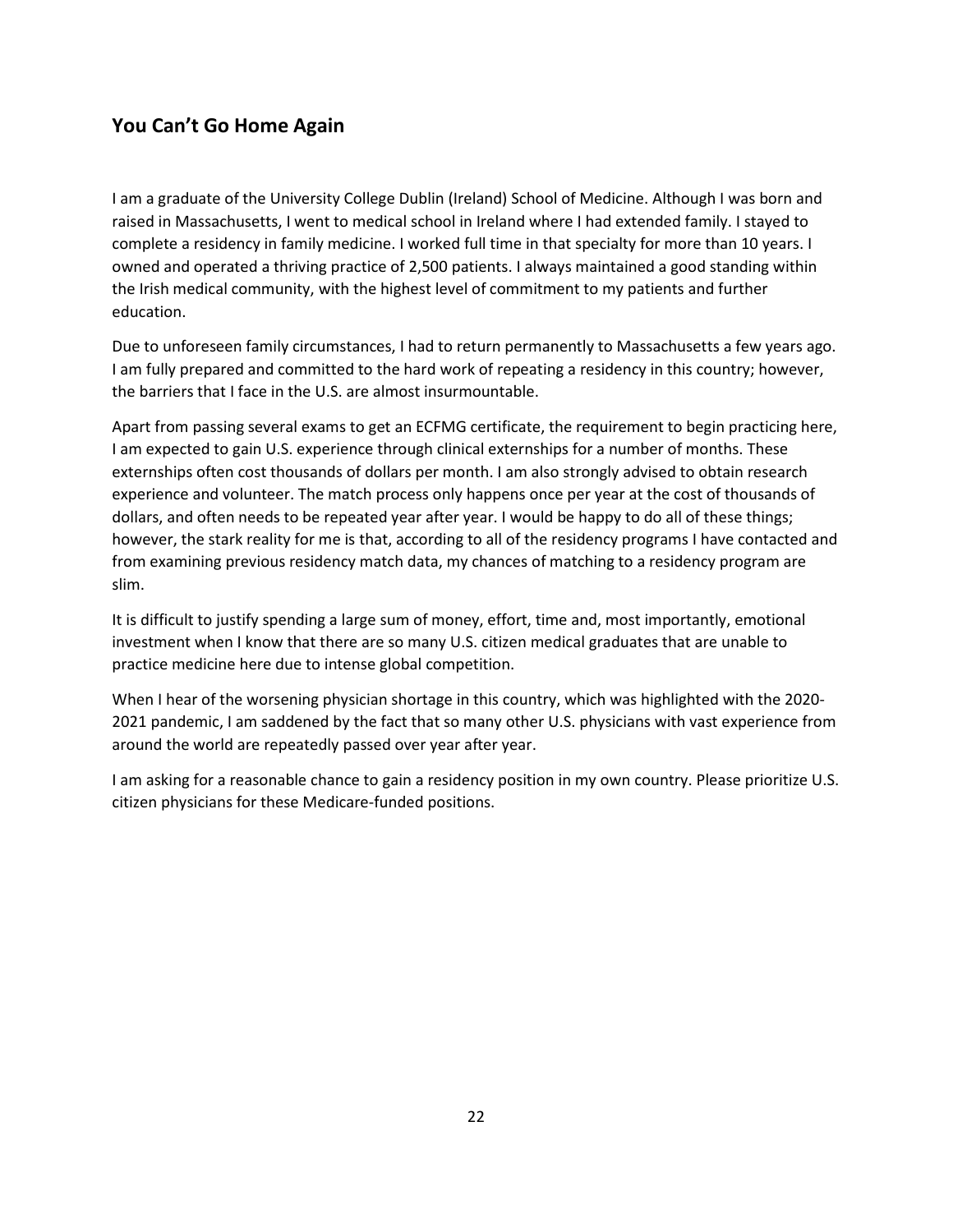## **U.S. Doctor Washes Dishes, Works at Fast Food Restaurants**

I am a foreign graduate physician and naturalized U.S. citizen who has had difficulties for the past few years securing a residency spot in my desired specialty, which is internal medicine.

Soon after I came to this beautiful country, I started looking for a job, like many other migrants. I was naïve enough to believe that my skillset as a physician would secure me a job in a hospital or outpatient facility.

I was forced to apply for other jobs. After numerous unsuccessful attempts, I decided to work in hospitality (washing dishes, Papa John's, Jimmy John's, WaitersToGo and many others).

Years passed, and I completed all my U.S. Medical Licensing Exams to get closer to the ultimate goal that is more aligned with my skills, working as a physician.

But [ECFMG certification](https://www.ecfmg.org/certification/) wasn't the whole requirement to be able to apply for residency programs. I needed recommendation letters. Unfortunately, most hospitals charge applicants who want to observe an attending physician for a month or two. There is a fee of at least \$500/week, and few hospitals offer free observance, unless you have a relationship with the attending you want to observe.

This highlights that whoever has the financial support wins the game, which is matching into a residency program.

I worked nearly a year in one of Harvard's affiliated hospitals and around the same time in one of Florida's well-known university hospitals. During this time, I got to know many foreign graduates, like myself, who were working hard for little money, and among them were many on [J-1](https://ustechworkers.com/j1visa/) visas.

They were fine working without compensation since their visa extensions are in the hands of faculty physicians who want them as free laborers in the research sector. The ridiculous fact about these volunteer research positions is that they are in high demand among J-1 visa applicants. Many of these individuals each year match into residency programs where they have friends and connections.

I've known many who had failed attempts on their step 1 or clinical skill exam make it to residency. Dr. William Pinsky, President and CEO of the Educational Commission for Foreign Medical Graduates (ECFMG), stated that we need these talented individuals who happened to be IMGs (international medical graduates) on [J-1](https://ustechworkers.com/j1visa/)[/H-1B](https://ustechworkers.com/h1-b-visa/) visas and are well-deserved for residency positions.

My question to Dr. Pinsky is why not ask the program directors of community and university